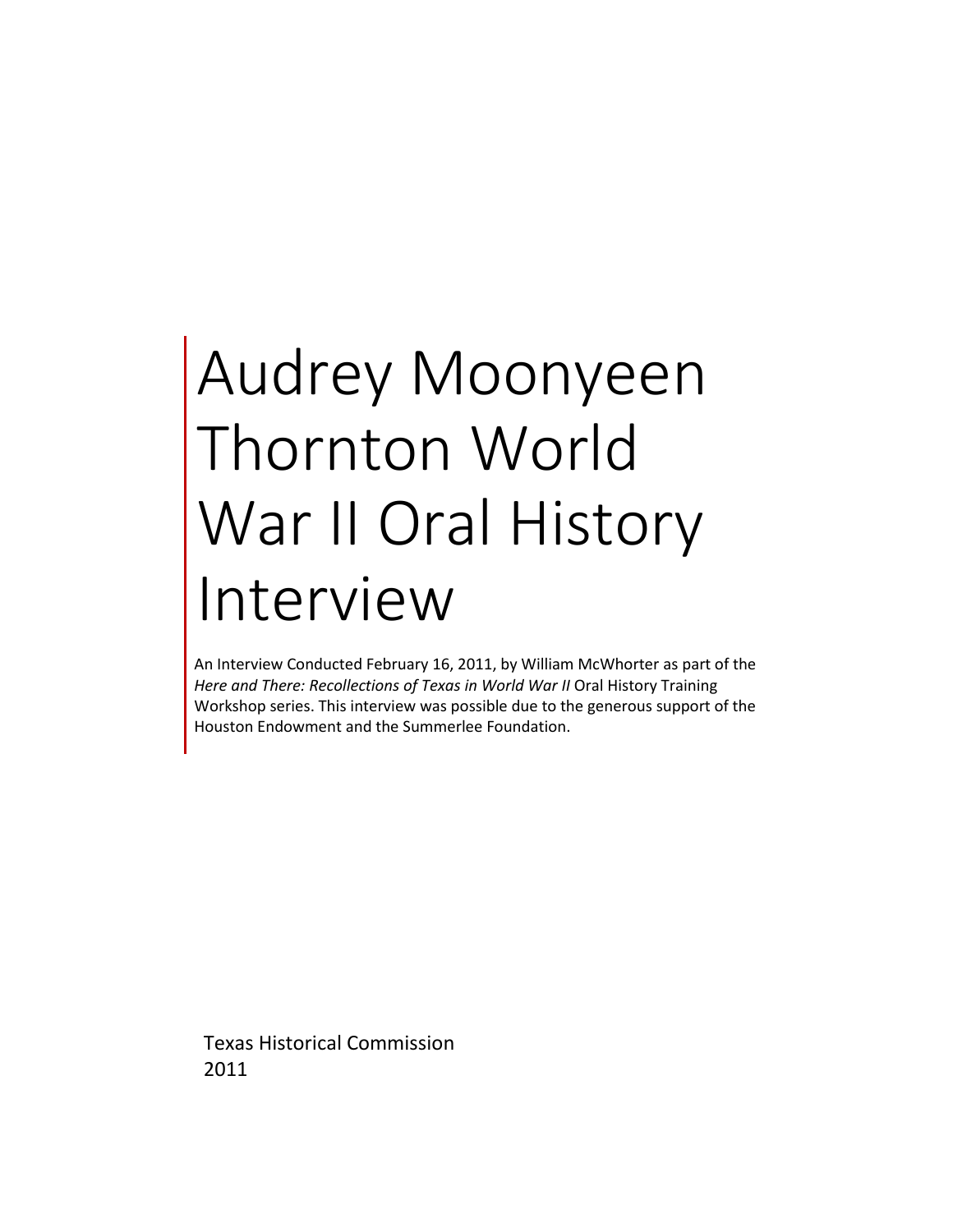This is a transcript of a recorded interview carried out by the Texas Historical Commission. The recordings and transcript of this interview are held by the Military Sites Program of the Texas Historical Commission, 105 W. 16<sup>th</sup> Street, Austin, Texas, 78701 (thc.texas.gov/military).

Texas Historical Commission © 2011

This material is protected by United States copyright. Permission to print, reproduce, or distribute copyrighted material is subject to the terms and conditions of fair use as prescribed in United States copyright law. Transmission or reproduction of protected items beyond that allowed by fair use requires the written and explicit permission of the copyright owners.

This material should be cited in the following manner:

Bibliographies:

Thornton, Audrey Moonyeen. "World War II Oral History Interview." Interviewed by William McWhorter on February 16, 2011, in Dallas, Texas. Texas Historical Commission, Austin, Texas.

Notes (footnotes or endnotes):

Thornton, Audrey Moonyeen. "World War II Oral History Interview." Interviewed by William McWhorter on February 16, 2011, in Dallas, Texas. (Austin: Texas Historical Commission, 2011), page #.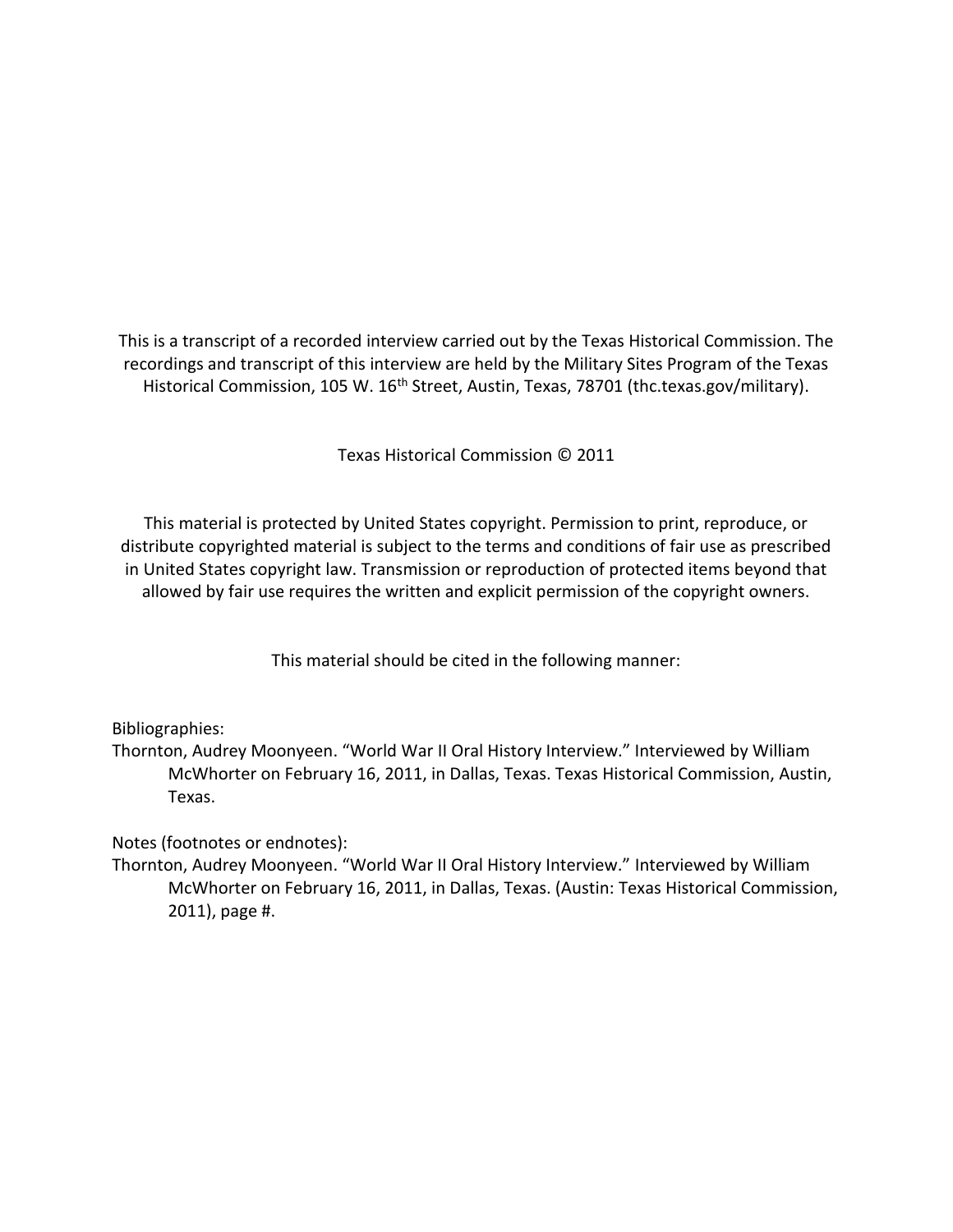## **ABSTRACT**

Audrey Moonyeen Thornton (née Neugebauer) was born in 1935 to an English mother and German father. The daughter of Royal Dutch Shell Oil employees, Thornton led a life of relative privilege in Venezuela until the outbreak of World War II. After relocating to Costa Rica Thornton's father, Eric Neugebauer, was arrested and the family was deported to the United States at the request of the U.S. State Department's Special War Problems Division. Thornton, her parents, and her American-born younger sister were held at Crystal City (Family) Internment Camp in Crystal City, Texas, before being resettled in New York City after the war.

In her interview Thornton discusses aspects of her childhood and internment, including the impact on her family; child labor; mail censorship; languages spoken at the camp and educational opportunities; leisure time; the difficulties faced by multi-national families who faced deportation to separate countries; memories of the camp commander, Joseph O'Rourke; and her post-war resettlement and life in New York City.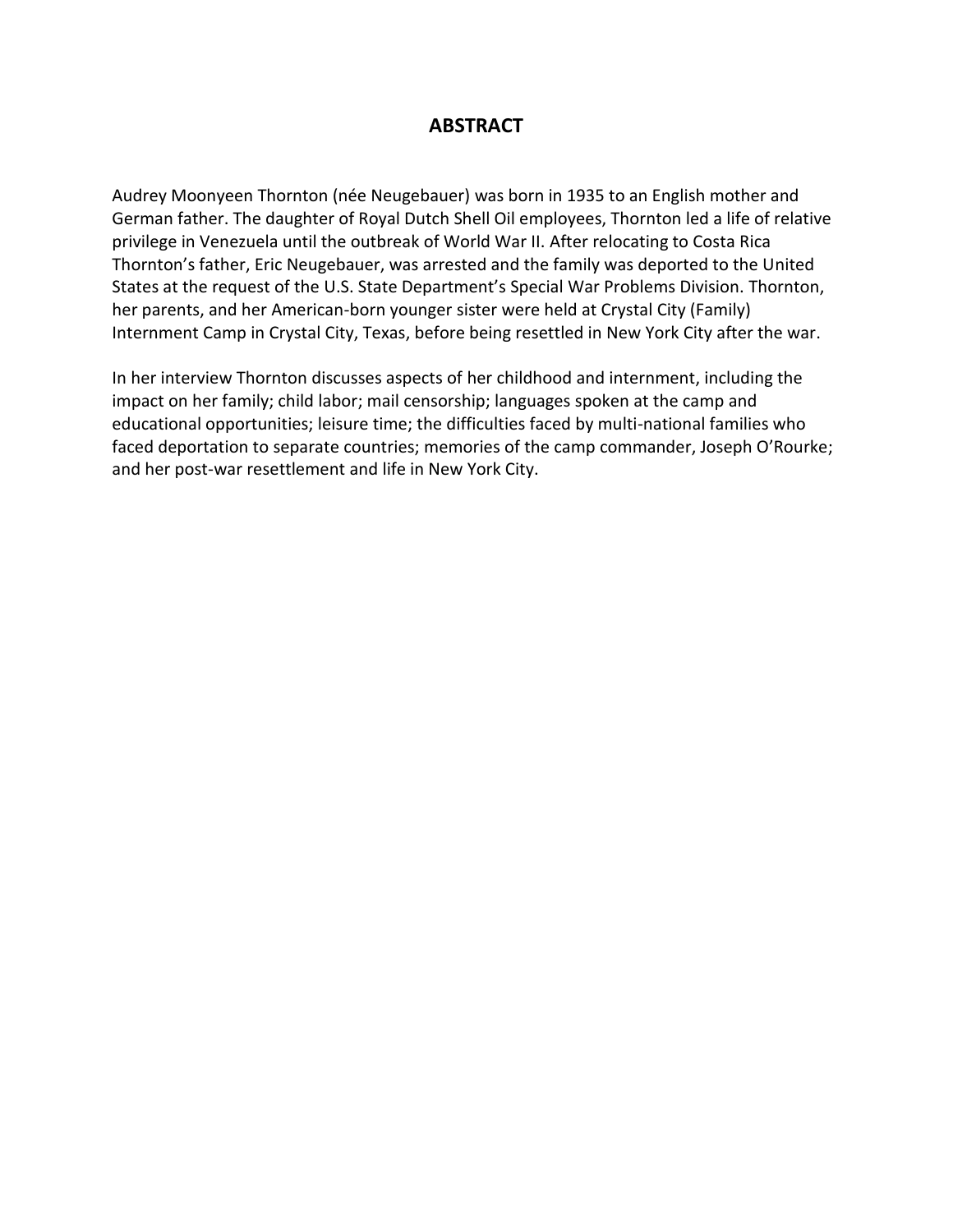## **ORAL HISTORY INTERVIEW TEXAS HISTORICAL COMMISSION**

Interviewee: Audrey Moonyeen Thornton Date: February 16, 2011 Place: Dallas, Texas Interviewer: William McWhorter Other Participants: David Thornton (Audrey Moonyeen Thornton's son)

- McWhorter: This is William McWhorter with the Texas Historical Commission and today is Wednesday, February 16, 2011. I am in Dallas, Texas, preparing to do an oral history interview, part of the Texas Historical Commission's Texas in WWII Oral History Training Workshop and Interview Program. Joining me today is Moonyeen Thornton, and if you don't mind, would you please say your full name, and then spell your name out for me.
- Thornton: My name is Audrey Moonyeen Thornton. My maiden name was Neugebauer. A-U-D-R-E-Y, M for Mary, O-O-N-Y-E-E-N, Thornton, T-H-O-R-N-T-O-N. Maiden name, Neugebauer, N-E-U-G-E-B-A-U-E-R.
- McWhorter: Thank you very much. Now, I know your first name is Audrey, but we've talked in the past, and you don't mind if I call you Moonyeen?

Thornton: I have always been called Moonyeen.

McWhorter: Moonyeen, then, I'll make sure I pronounce it properly [laughs]. Well, thank you very much for meeting with me today to talk about your experiences in Texas during World War II. And also as part of the German, Italian, and Japanese Latin Americans that were brought up to the United States, part of an exchange program between the United States and the Axis nations during World War II. And, your experience is not only in Texas, but post-war. So, why don't we just begin by putting together a context of your life story. Where were you born?

Thornton: I was born in London, England.

McWhorter: And I know I'm not supposed to ask this, but when were you born?

Thornton: I was born in 1935.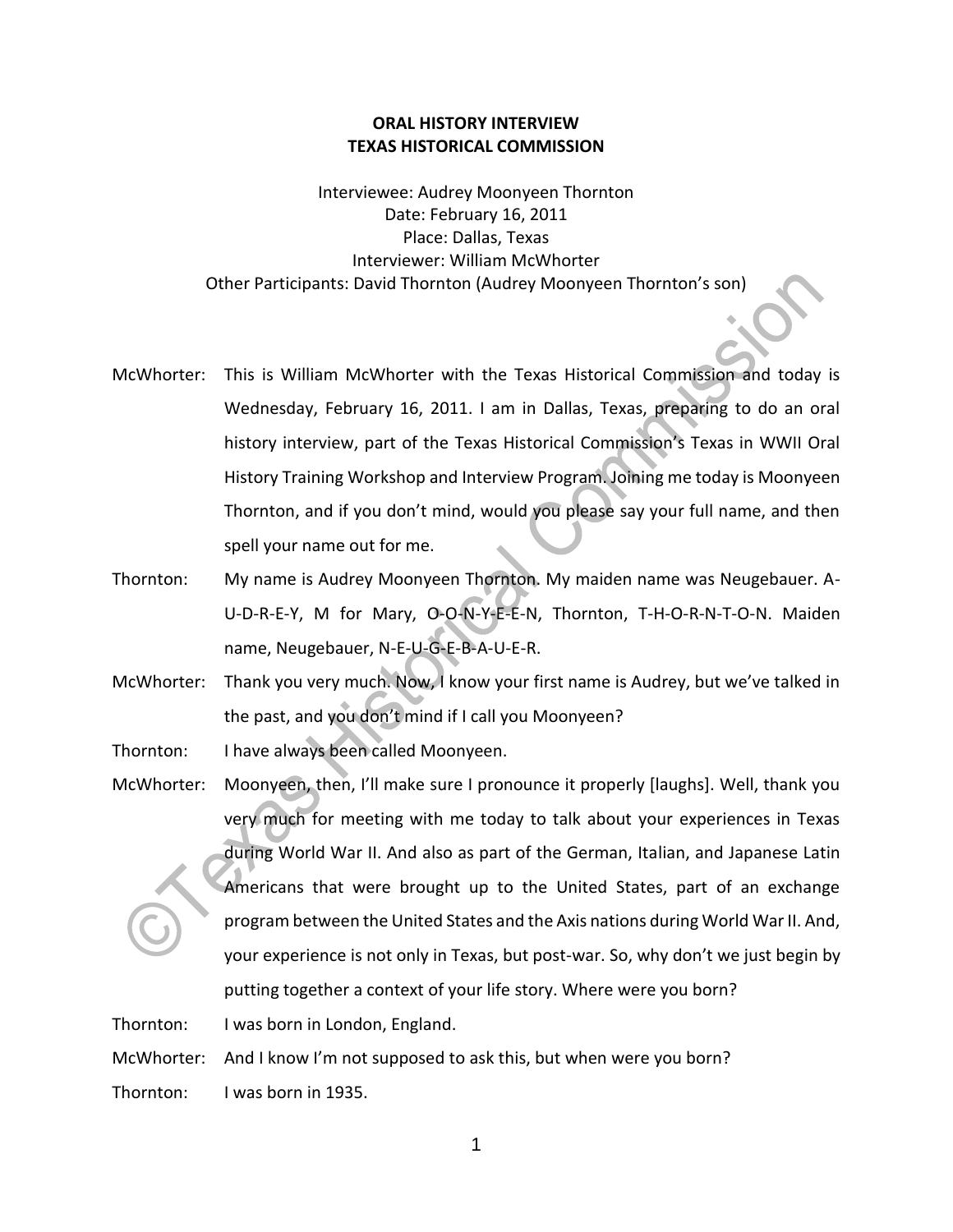McWhorter: The month and day?

Thornton: August 22, 1935.

McWhorter: Born in August 1935. And born in London, England.

Thornton: London, England.

McWhorter: Were your parents English citizens at the time?

Thornton: No. My father was German, he was born in Breslau, Germany, which is now Poland. My mother was English, but she was born in Shanghai. My father worked, my grandfather worked for a British steamship company and was based in China. When my mother and father, my mother and uncle, were nine years old, my grandmother brought them back from England --- to England. And they lived there, went to school there. My mother graduated from nursing school and got a job with Shell Oil – the Royal Dutch Shell Oil, and moved down to Maracaibo, Venezuela. My father fought in the First World War in Mexico, for Germany. He then came back to Germany, got a job with Shell Oil as an accountant, and moved down to Maracaibo, and that's where he met my mother. My father had two brothers who fought in the Second World War and were interned and died in Siberia, in a concentration camp. My father was left with one sister, whom I later on met. When my parents got married my mother was very English and she wanted me born in England. So they traveled first to Germany so she could meet her in-laws, and then to London so I could be born in London. That was in nineteen-thirty ----- the beginning of 1935. And there were rumblings of war and everything. I was born there. I lived in London for nine months, and then my mother and I went back down to Venezuela.

McWhorter: What was your mother's name, and what was your father's name? Thornton: My father's name was Eric, E-R-I-C, Neugebauer. Do I have to spell it again? McWhorter: No ma'am.

Thornton: And my mother's name was Gwyneth Audrey Howlett. Spell it?

McWhorter: Yes, please.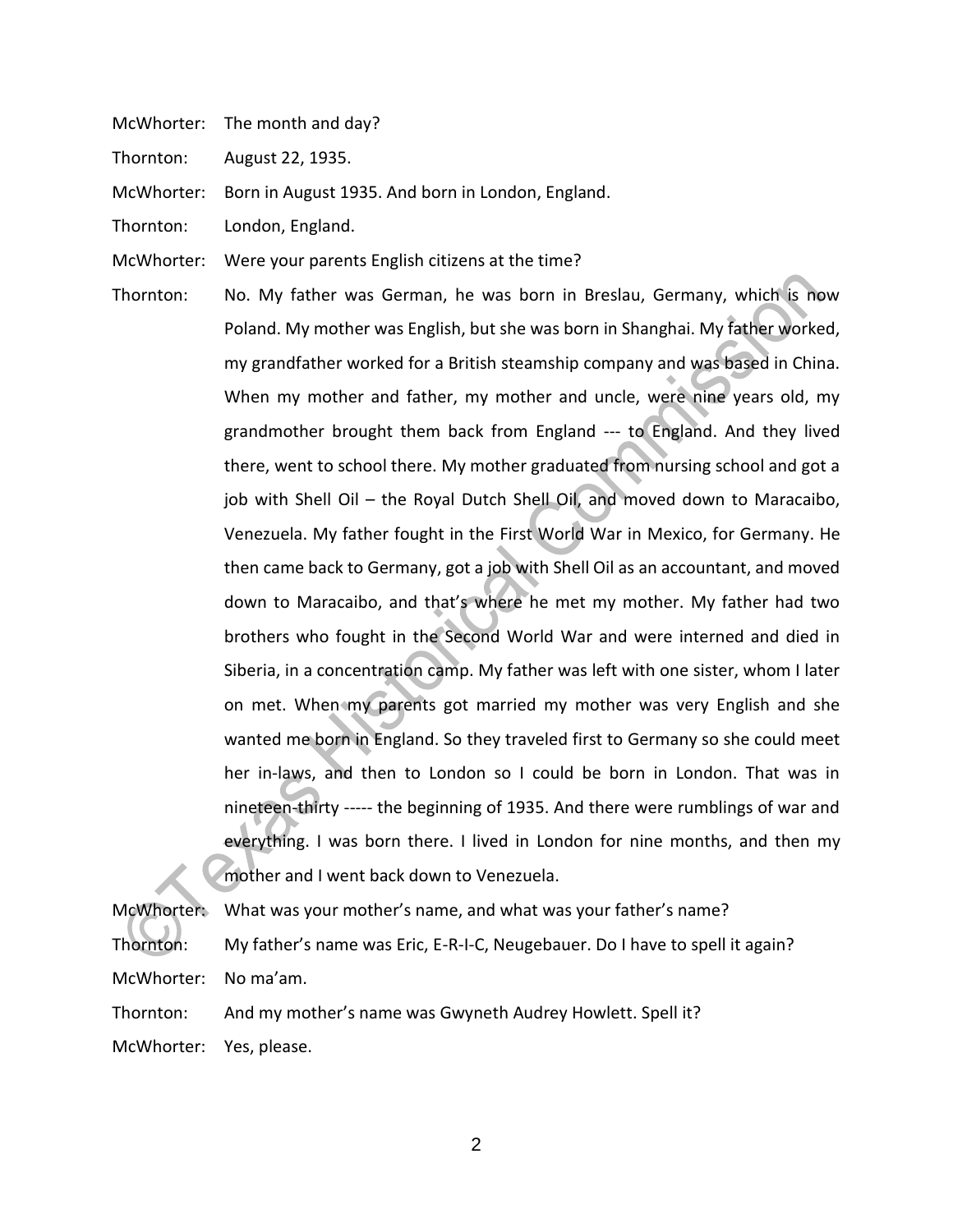Thornton: G-W-Y, no, I'm sorry. G-W-E-N-Y-T-H, Audrey A-U-D-R-E-Y, Howlett H-O-W-L-E-T-

T.

McWhorter: So, you were named after your mother.

Thornton: I was named after my mother, but when I was in kindergarten, there were five Audreys, so my mother decided she would be one of the ones that would always call me --- and I have always gone by my middle name.

McWhorter: So were you their first child?

Thornton: I was their first child.

McWhorter: Okay. So, if I understood correctly, both your mother and your father were working for the Dutch Shell----

Thornton: The Royal Dutch Shell---

McWhorter: ---in Venezuela, but they didn't know each other prior to coming to Venezuela?

Thornton: No, they didn't. They met when my father was hospitalized with a carbuncle, and he met my mother.

McWhorter: I see. So did she ever tell you if they dated for very long.

Thornton: She never talked about any of our past ever. Neither did my father. So everything I remember is just things I remember. My mother was very closed-mouthed and ended up a very, very bitter person. My father, on the other hand, everybody loved. He was just a teddy bear.

McWhorter: Well, I want to talk more about that as we discuss your parents living in Venezuela. But, if you're born in 1935 in London, and then your family returns to Venezuela, during 1935, the United States and most of the world is feeling the effects of the Great Depression.

Thornton: Right.

- McWhorter: Do you ever remember, in the late 1930s, seeing any effects in Venezuela of the Great Depression?
- Thornton: Oh no. We lived a very, very nice lifestyle. My mother had maids. I had a nanny. I didn't see much of my mother and my father because my nanny was always with me. They played tennis. That's one memory I have, of carrying shandy down to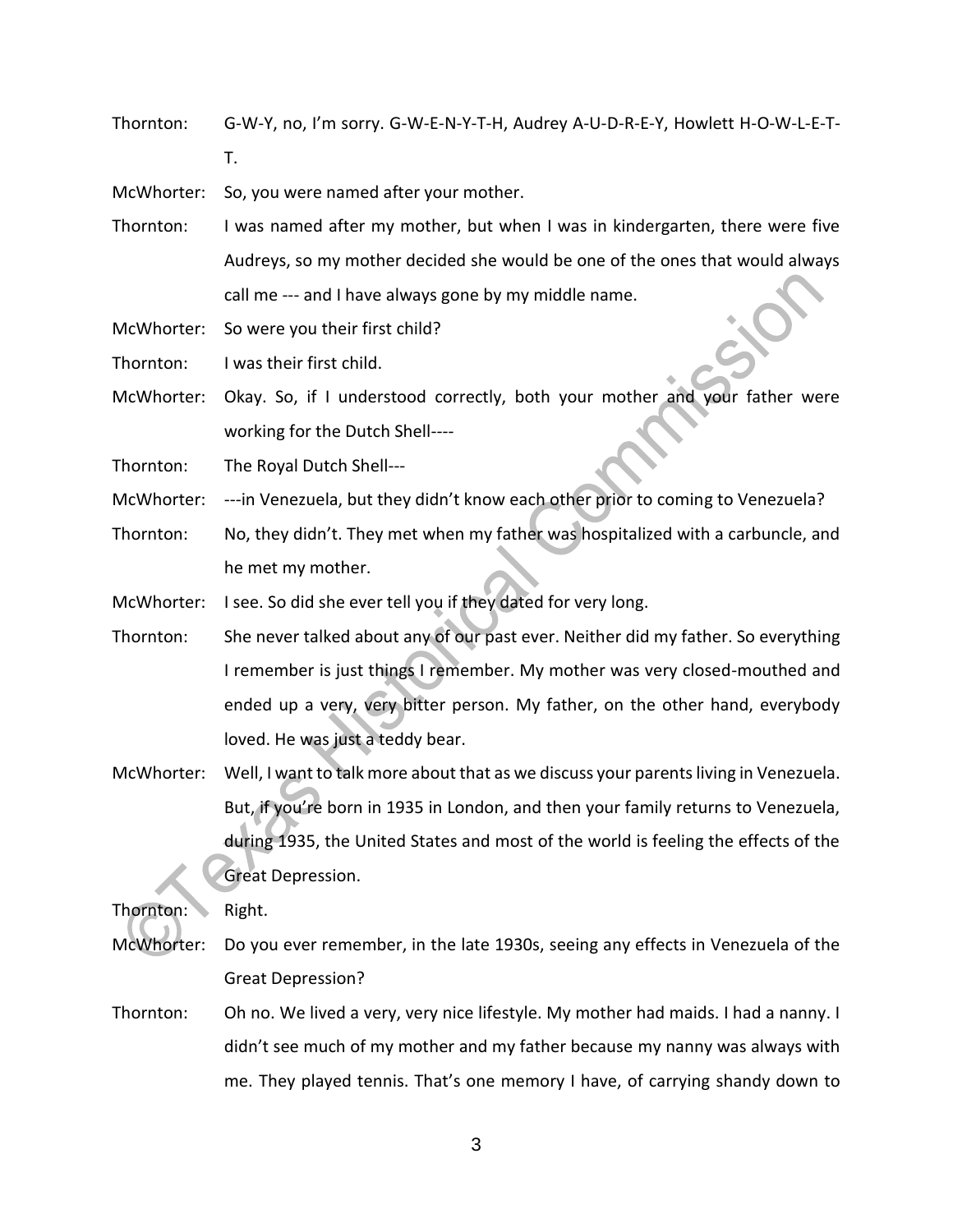the tennis courts. Shandy is a drink that's made with lemonade and beer. They used to drink it. And that's one memory, not many, that I have of Venezuela. But that is one.

- McWhorter: Well, with Germany going to war with Poland in 1939, and then France and the Low Countries in 1940, and eventually Russia in 1941 – all of this before the United States is in World War II. Living in Venezuela, was your father ever experiencing any sort of grumblings from the British company about being a German citizen?
- Thornton: Oh, absolutely. That's why we left Venezuela. My father and all the Germans were temporarily let go and we had to move to a neutral country, which we chose, Costa Rica, because Shell thought it was going to be just a few-months war. So we moved to Costa Rica. My father had a friend who owned a coffee plantation. And we lived there for a few years and, you know, just a normal, nice lifestyle. And then we moved in to San Jose, the town of San Jose, Costa Rica. And there it already seemed that it was what I remember. I went to a Catholic school because it was right across the street from the apartment we lived in. The zoo was right across the street also. And all I remember was that I had to speak Spanish. It was always Spanish. And the next thing I remember, of Costa Rica, was, we were in our apartment and these men came in. I remember clearly. I don't know how many, but there were more than one. And I remember specifically them taking all the pictures off the walls and then they took my father and pulled him and as they were pulling him he fell and he tore his Achilles tendon because he fell off the sidewalk and they imprisoned him. They put him in prison. And I don't know what the length span is, but next thing I remember is we were in a part that was for women and children. And we spent a Christmas there. The next thing I remember was being on a ship. I don't remember much of it.

McWhorter: Before we go on to that part, when you're living in Costa Rica and this raid takes place on your home and your father's taken away, and then you and your mother are sent to a facility for women and children, is this 1941? Is this 1942? It's okay if you don't remember, but I thought I'd ask.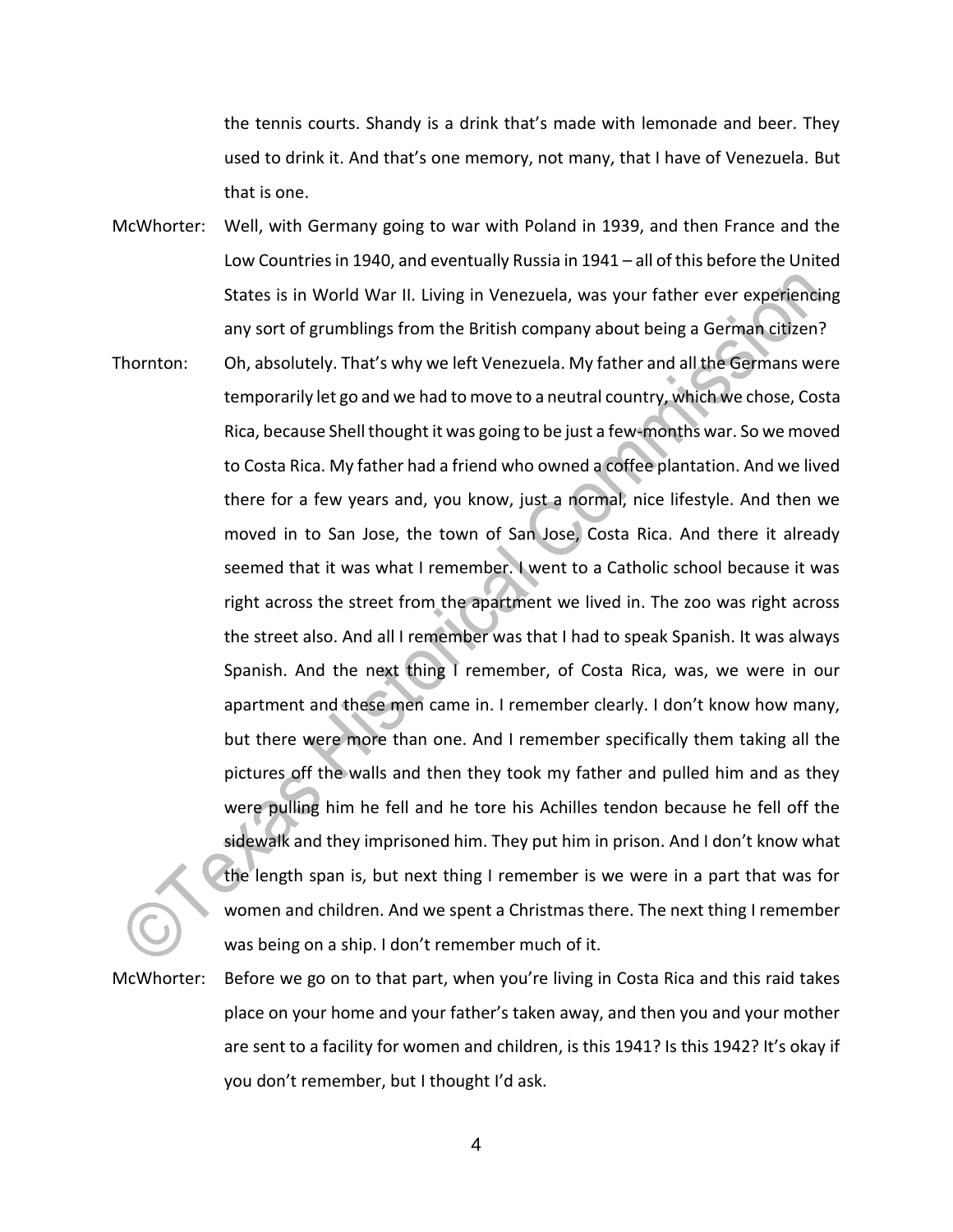Thornton: You know, I think it was….[counting to herself]….it might have been '42 or '43. It was probably '42 or '43.

McWhorter: Okay. That would make sense by that time. All right.

Thornton: And they took us by troop transport, and we landed in San Pedro, California. I think it was San Pedro. And by there we flew on a DC-3, and I remember, it was an Army plane because all the seats were lined up against the wall. You know, it wasn't a comfort plane. And then we landed in Costa----in, uh, Crystal City. Well, we landed in Texas. I'm not sure what the airport was.

McWhorter: It's possible you landed in Uvalde.

Thornton: Well, I know we were close to Uvalde. And then there's a long period that I don't remember. I just remember snippets. I met my best friend, Anne Marie, whom I still keep in touch with. And I'm going to give you her phone number and address.

McWhorter: Thank you.

- Thornton: And I remember snippets. I remember we had a pool.
- McWhorter: Well, before we start talking about the camp life, can I talk to you some more about being----

Thornton: Absolutely!

McWhorter: ----transported from Costa Rica. Because your story of coming from Costa Rica is very similar to a lady I've done an interview with in the past whose family also was brought by troop transport to California and then sent to Texas, but they went on a train, a train that went through El Paso, down into southwest Texas. My questions are 1) is this the whole family? You, your mom, and your dad? Or just you and your mom?

Thornton: Me, my mom, and my dad. We were connected again in Costa Rica.

- McWhorter: All right, so you're moving together on that ship. What was the experience like on the ship? Do you have any memories of it?
- Thornton: I have very few, except that I got a big boil on my butt.
- McWhorter: Mmm hmm. I heard there was quite a few children got sick on that troop transport. And, arriving in California, you were flown to Texas.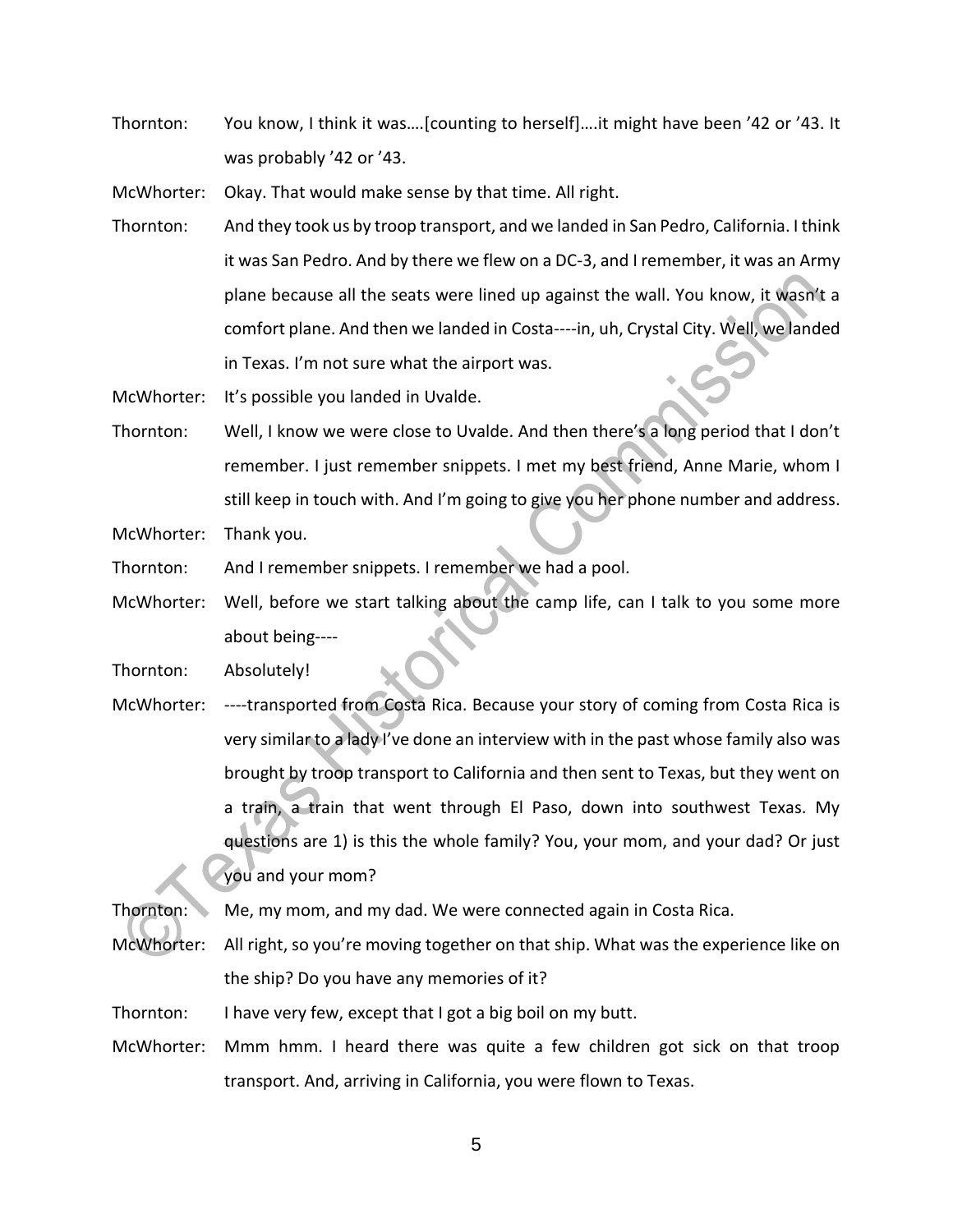Thornton: Yes.

McWhorter: Was that the first time you had flown in an airplane.

Thornton: I'm not sure, but we used to travel from Venezuela to New York quite a bit by ship. So, it might have been the first time I remember flying.

- McWhorter: I see. Well, getting on the plane and being sent to Texas, or the troop transport taking you from Costa Rica to California, how did you feel? Do you remember feeling nervous? Did you understand what was going on?
- Thornton: All I remember was that my mother and my father were very angry. Because, they said that if there were torpedoes going off all around and that they had no right having women and children on these ships. And that's all I remember of that. But, they talked about it, you know, when I could hear, or with themselves.
- McWhorter: Well, you said that while living in Venezuela your family had a very comfortable lifestyle.

Thornton: Very. And my father came from a lot of money.

McWhorter: I see. And, being pushed off to Costa Rica, was your family able to do anything with their belongings before that?

- Thornton: We brought very few belongings with us. I --- there were pieces of jewelry that I have and my sister has. We really were only allowed to take what we could carry. Everything else stayed there.
- McWhorter: So the lifetime of work that your father and mother put together working for the Shell Oil Company, whether it be homes or their position in society, or whatever the case may be – that's being uprooted and taken from them----

Thornton: That's finished.

McWhorter: ---as you're being pushed off to Costa Rica. And then, whatever you had at Costa Rica, when the raid comes and your father is hurt in the arrest, it sounds like even less than that was allowed to go with you on the troop transport.

Thornton: Well, we had very little by then anyhow because everything was left in Maracaibo.

McWhorter: I always try to make it a part of each interview, when we talk about this, that so much is taken from these people – whether they be of Italian descent, Japanese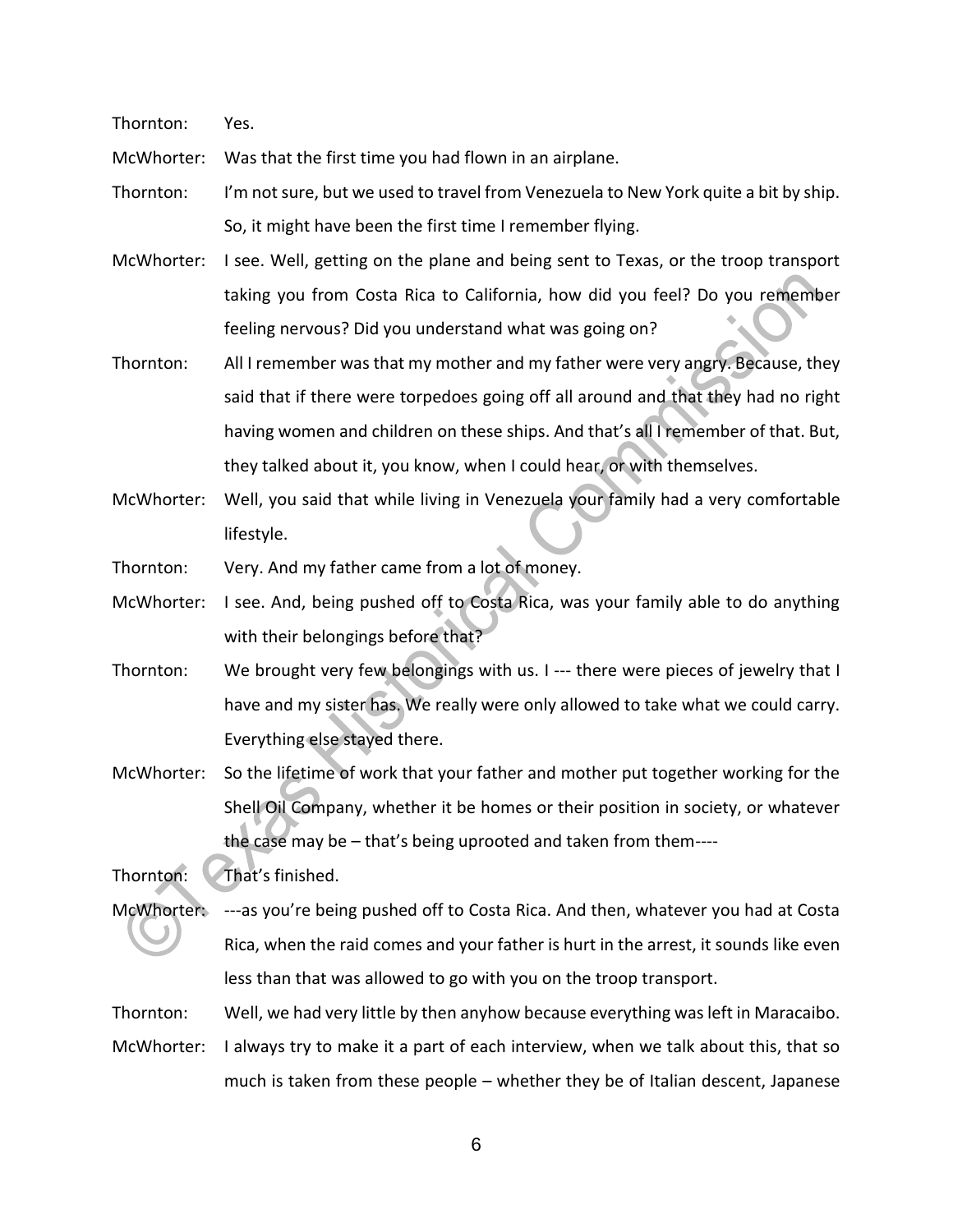descent, or German descent – that it's really a testament to your parents' character and the strength of your family that decades later you're able to have a life somewhere in the world, whether it be in South America, the United States, or Europe. So I always make sure that for future people to listen to this that they understand that when you were coming to Crystal City [Family Internment Camp], you're not coming with a baggage claim ticket that says all my stuff is in a U-Haul. Thornton: We came with nothing.

- McWhorter: You're coming with nothing. So, to get back to your plane ride and arriving in Texas ---- what did you, what did you think in some of these snippets of Texas compared to the Venezuelan and Costa Rican environment. You're now in Zavala County, Texas and I'm from Uvalde County, which is just north of that. I know that the two climates are not the same.
- Thornton: It was just, I guess that's one of those things, that I knew it wasn't happy anymore. I knew that my life was changed. It would never be the same. And I blocked it out. I've blocked out so much that has come back since I started talking to you because somewhere between the time I was in Crystal City, I decided if nobody knew anything I couldn't ever be hurt. So, that's the way I lived until I had my first child. And then I suffered from post-partum depression, which they didn't know about then. And I'm chronically depressed. Clinically depressed, not chronically. So, I suffer from depression now, because it was never treated the way it should have been. And as I get older, I seem to remember more things that had been forgotten because I shut them very tightly.

McWhorter: Maybe, possibly mimicking what your mother was doing.

Thornton: Well, absolutely. My mother never discussed anything that I can --- I don't remember my mother in my life – from the time we left Venezuela, until I was older, you know. But, I never remember her in those years being part of my life. It seemed I always had a nanny and that she was never there. I remember sitting at a table once, all four of us. So, there had to be somebody else there. It might have been my nursemaid, my nanny. There were four of us sitting at a table. I remember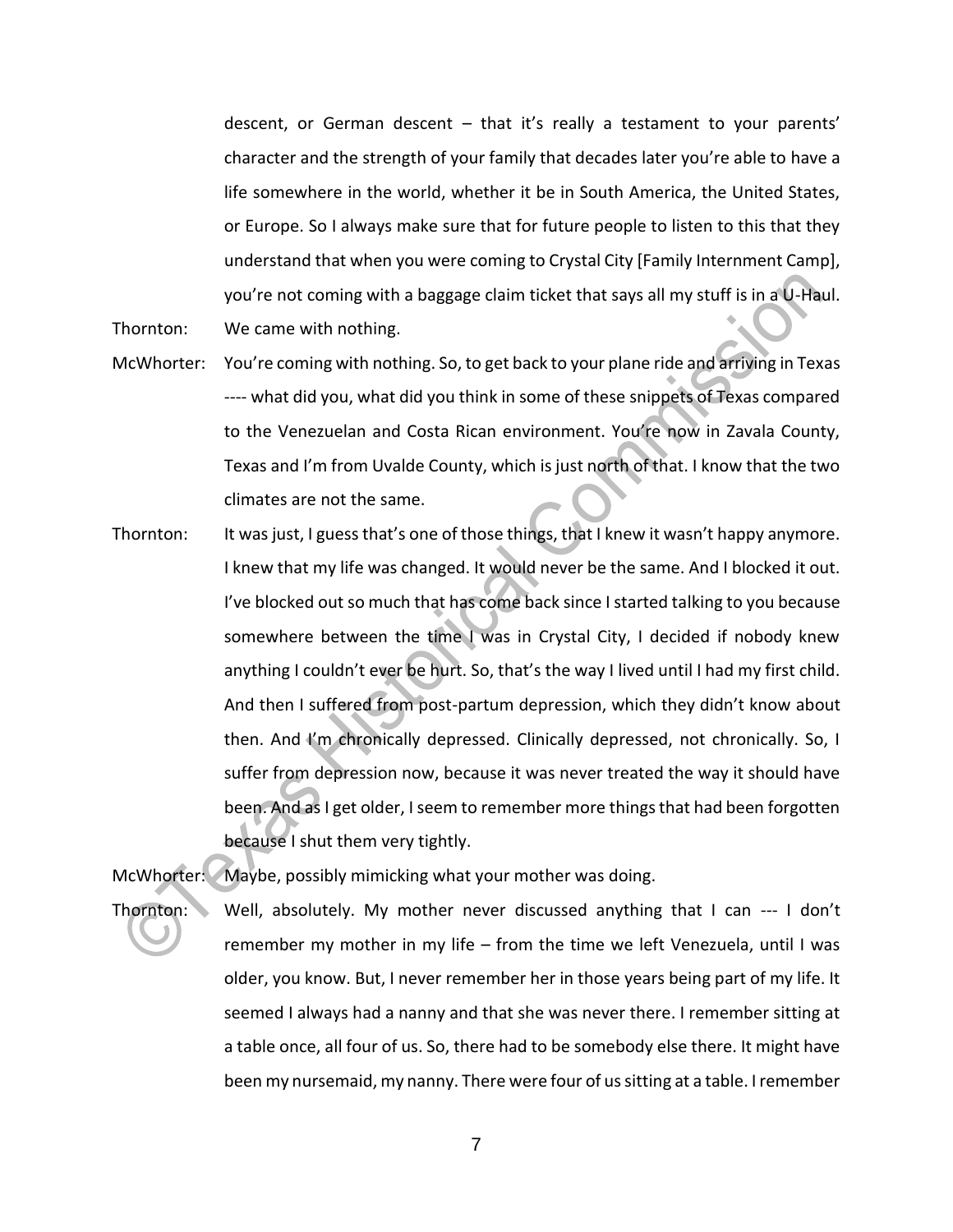an earthquake starting. Maybe that was when we were at the table. And the houses in Costa Rica were built with ? \_\_\_\_\_\_\_\_\_ so they wouldn't break apart. And I remember us all going outside. I remember that, and nothing much else. I remember looking out my window and seeing the coffee being put out because we lived on the coffee plantation. But I spent a lot of time with the workers, it seemed.

McWhorter: And this was before your sister was born.

Thornton: This is in Costa Rica.

- McWhorter: Well, I certainly am appreciating your strength in talking to me right now. If you don't mind, let's talk some about those snippets that you were bringing up. One place I like to start with when I talk about these confinement sites, these camps is, as a child there, in '43, '44, you're eight, nine years old by now. You've said you've blocked some things out, but can you tell me if you realized that you were being detained. If you realized you were at a camp and you couldn't leave if you wanted to.
- Thornton: Oh, there was no doubt about it. I knew we were incarcerated. There were guards with guns and we were behind barbed wire fences. And every now and then there were guard stations with guns. I remember my grandmother in Germany died and I still have a snippet. We were, my father and I, were standing under a guard station and that was the first time I ever saw my father cry. And I can remember the barbed wire I was hanging on to.

McWhorter: Because he had just found out that ---

Thornton: He'd just found out by letter from his sister. I----

McWhorter: I'm going to show you something here real quick. This is a copy of what mail would look like coming in to Crystal City. It's from the City of Crystal City's archives.

Thornton: Oh, yes!

McWhorter: And, do you ever remember seeing anything similar to this.

Thornton: Yes, but they'd open it all.

McWhorter: Oh, of course. The censors would open and take a look.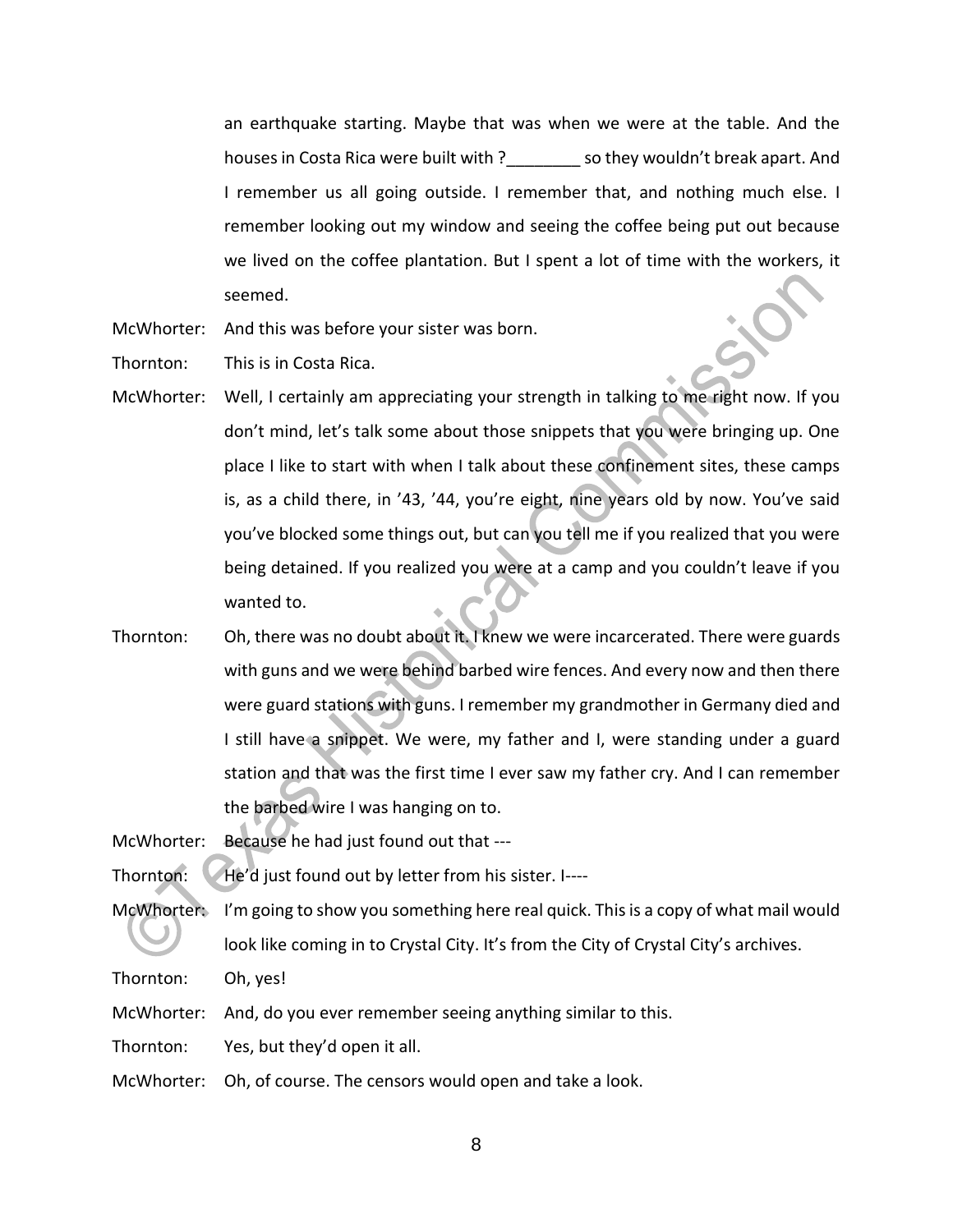Thornton: Yeah, it's very much, so. We got a lot of mail. We had a friend of my father's in Germany, was an artist, and we sent him food packages.

McWhorter: Oh? From the camp?

Thornton: You know, see that picture [points to painting nearby]? He did that one over there with the woman with the grapes right over the chair. Now I don't know if there's a date on there. So, it would tell us. Z\_\_\_\_\_\_\_? Was his name, and he sent us a lot of paintings.

McWhorter: To you ----

Thornton: But I don't know whether it was after we were out of the camp and we were living in New York. But all I remember is we got all these paintings in thanks for the food packages. But I remember the trucks coming with the food in the beginning they used to come and give us food. And we all went to the truck and got our rations. Then after that, they made little money.

McWhorter: That's right.

- Thornton: And we could go to the store
- McWhorter: Little tokens.
- Thornton: They looked like plastic.
- McWhorter: Kind of like this?
- Thornton: Yeah.
- McWhorter: Yeah. What we found with these tokens is that in an effort to prevent detainees from storing up cash that they would earn for doing jobs in the camp the camp currency was these paper plastic tokens.

Thornton: Right.

McWhorter: And you could use them to supplement your diet or buy, you know ---

Thornton: Whatever, right.

McWhorter: --other items you could have in your home.

Thornton: I don't think we had money, ever. I had a job.

McWhorter: What was your job?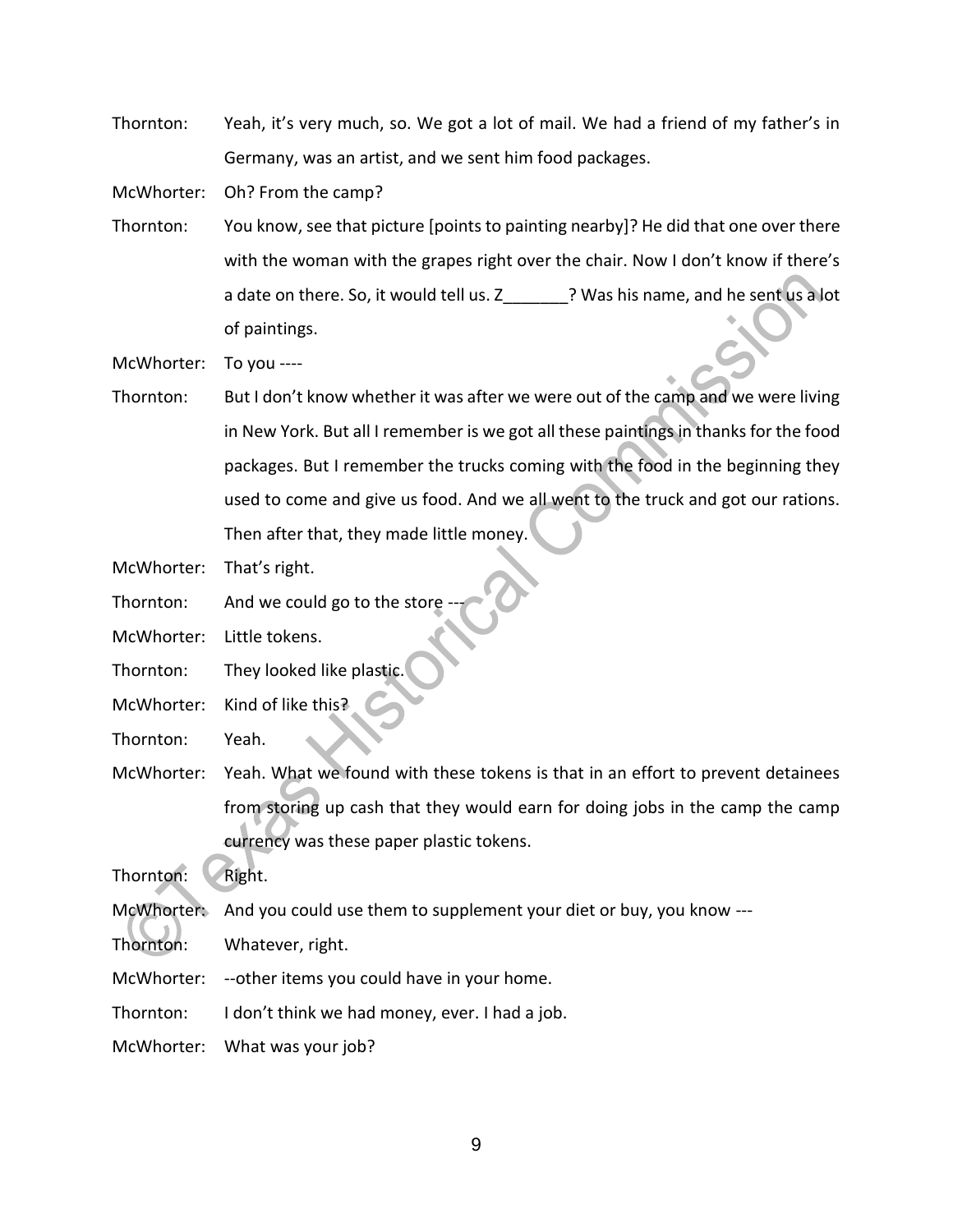- Thornton: My job was I had a little cart with wheels. We used to use kerosene, and we had the kerosene jugs, and I had a bunch of people and I used to go and collect the empty kerosene things, go and fill them, and bring them back, and they would pay me ten cents each.
- McWhorter: Now that's a job I don't think they'd let an eight or nine-year-old have today, but that's terrific that they would let you go fill the kerosene jugs.

Thornton: I remember that vividly. I remember Anne Marie had beautiful, long hair.

McWhorter: And this is your friend.

- Thornton: My friend that I met there. And we went through a long time together. My family and I were sent to Ellis Island before she went and we were already out when they were in Ellis Island. But I used to go visit her…I was only about thirteen, from, you know, Regal Park. I'd take the subway, the bus, and go down to the south ferry and go over to Ellis Island and take her Ausschnitt [meat cuts], they called them. I used to go to Schaller & Weber, on 86<sup>th</sup> Street, which was the German town.
- McWhorter: All this in New York City.

Thornton: In New York City. But I'm getting ahead of myself. I'm sorry.

McWhorter: It's okay.

Thornton: But, yes, we got a lot of this mail.

McWhorter: You've showed me some photos here of schoolteachers and of classes. I take it that you went to school while you were in the camp?

Thornton: Yes.

McWhorter: Were you ever in the L-shaped building that you can see on the ---

Thornton: You know, that's what I was looking. I'm wondering if this was it.

McWhorter: It's quite possible. I wouldn't know----

- Thornton: I don't remember very much. All I know is we did German. So, my German got better, my Spanish was pretty good, so----
- McWhorter: When you went to school did you go to school all day long, or did you go to school

----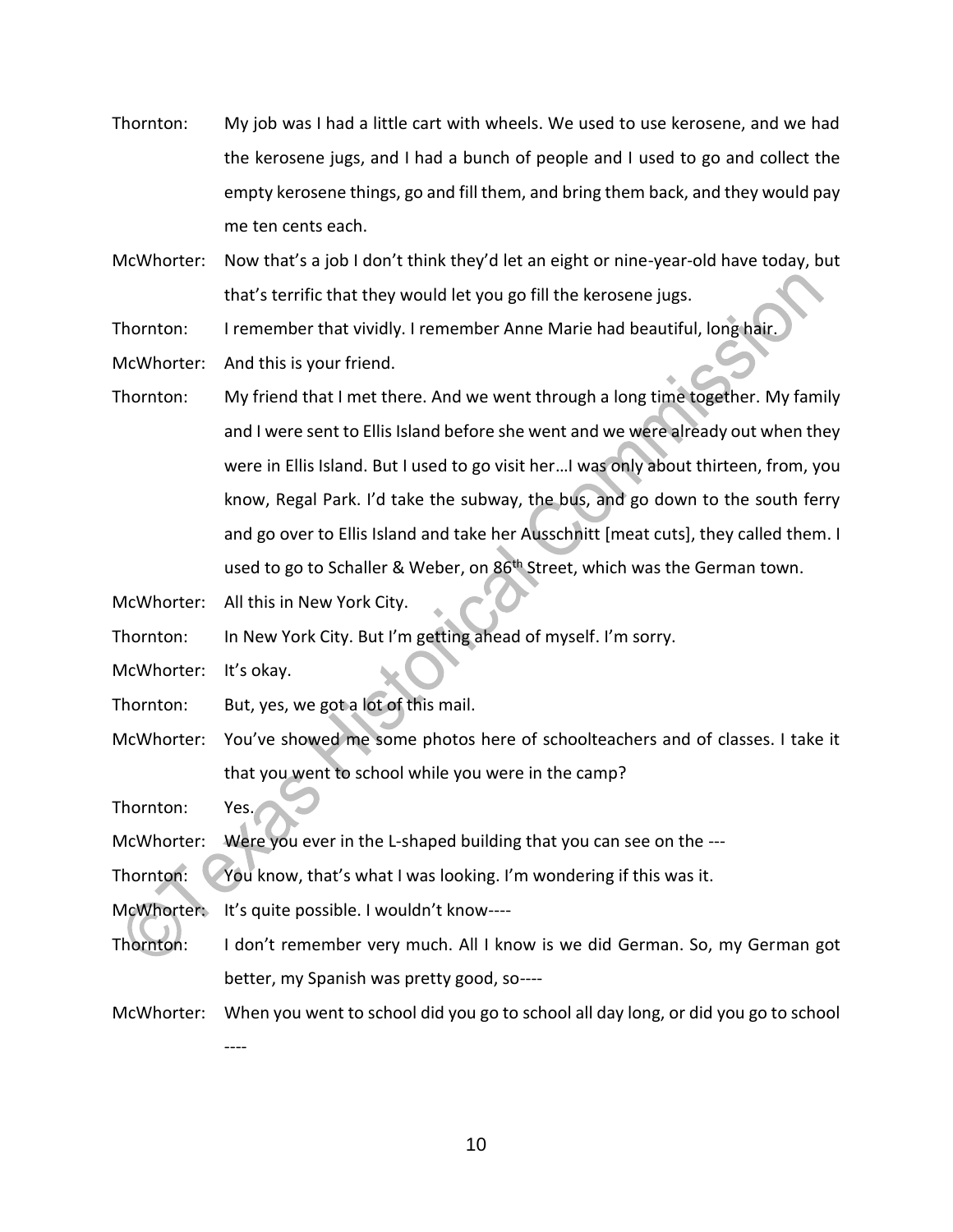- Thornton: I think we had a fairly rigid…now the other thing I'm remembering in Crystal City, they used to have meetings. Now most of the people there were German, both the parents. And, a lot of the children had been born in the United States, or South or Central America or whatever, but they used to have these meetings and it was like the bund, and my mother was British, and I was a British subject. And she would have a fit because they would sing "Deutschland Uber Alles" with their right hand up in the air. We left.
- McWhorter: When Germany and England are in mortal combat with one another.
- Thornton: So, she would always pull me out when that started. We had a movie theater we went to, because I saw "The Life of Dorian Gray" there. And it scared me for years. McWhorter: Yeah, Dorian Gray is a scary story.
- Thornton: And, um, I remember swimming in the pool. Those were happy times, because we made believe we were mermaids.
- McWhorter: Oh, you did? The pool was quite large, I've seen the photos you showed me and from the information I've gleaned in the past with these diving boards that it was a very large pool. There was also changing buildings right in front --- one for the Germans, and one for the Japanese.
- Thornton: Yes.
- McWhorter: And it was set up that way because the Geneva Convention said with a camp you were not supposed to have multiple nationalities in a camp, but they got around that because the German people that were there first, went to the INS [Immigration and Naturalization Service], the Department of Justice, and said, "We're willing to stay here, can you work it out?" That's a nutshell explanation, and they did. And you had both Japanese, German, and a few Italians there. So, they also, for the Geneva Convention, in front of the pool, had separate bath houses. Do you ever remember using one of the bath houses to go to the pool.

Thornton: Oh, yes. I remember, they had, like, wooden, what are they called?

McWhorter: Benches?

Thornton: Pallets.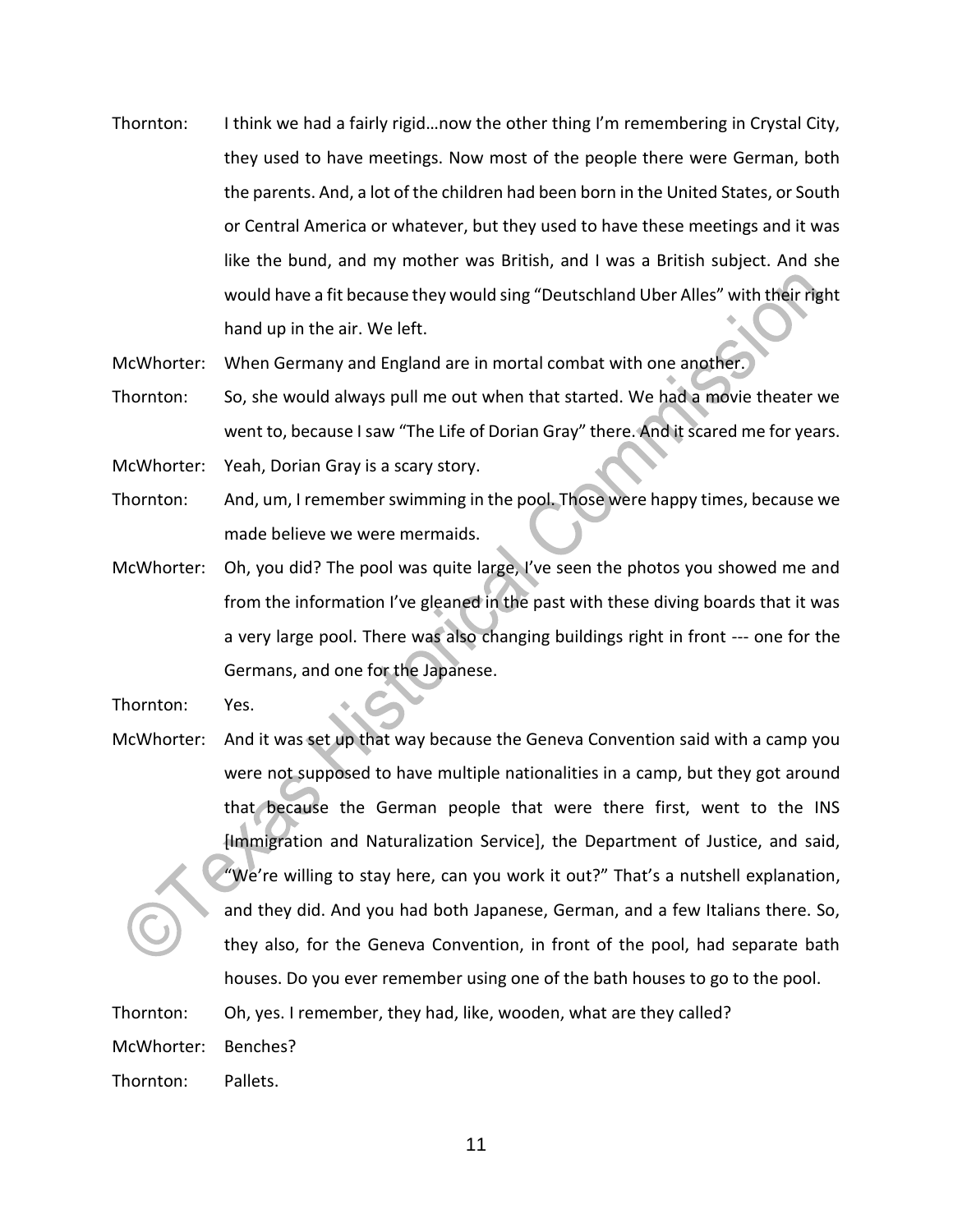McWhorter: Pallets.

Thornton: That you would shower, and I found a snake under one once.

- McWhorter: Yeah? That's about right. Those snakes would crawl in wherever they could find some humidity or some water. Do you remember seeing the orchard that was next to the camp? Or any of the baseball, football, basketball fields?
- Thornton: I remember only that there was a place that we played that was full of cactus and scrub, and we used to build houses in the scrub, and, you know, like Anne Marie and I would go and we would build something and play. Everything was makebelieve. Always. The whole time I was there, it was always make-believe. Nothing was real, because we knew we weren't going to be there forever.

McWhorter: That's right. Well, while you're at the camp, your family has an addition to it.

Thornton: My sister was born March 5, 1947. And, '47, oh. Yes. Three months old. No. I think it was, '46 or '47. And, she was born there. My mother did not want to have any more children, and she was very unhappy. And that's another part of my life I don't remember. The only part I remember was, she went to the doctor once and there was goulash my father had made. My father was the cook in the family. And I was the cleaning person. My mother just vegged out.

McWhorter: She was having a very difficult time with this all.

Thornton: With everything. And she never came out of it. In all the years I knew her, she never had one friend. And, but, I remember, she went to the doctor and I put the goulash in the double boiler, and they were just plain tin boilers, and I filled it too full and it boiled over, and it caught fire, and all I could think of was she would be mad. So, I went in and grabbed it with my hands and I burnt all the top layer of my hands off. And that's…I remember that.

McWhorter: You're in the camp ---

Thornton: ----in the camp

McWhorter: ---most probably having to go to the hospital for your wounds.

Thornton: No, I put 'em in cold water myself.

McWhorter: You didn't want anybody to know.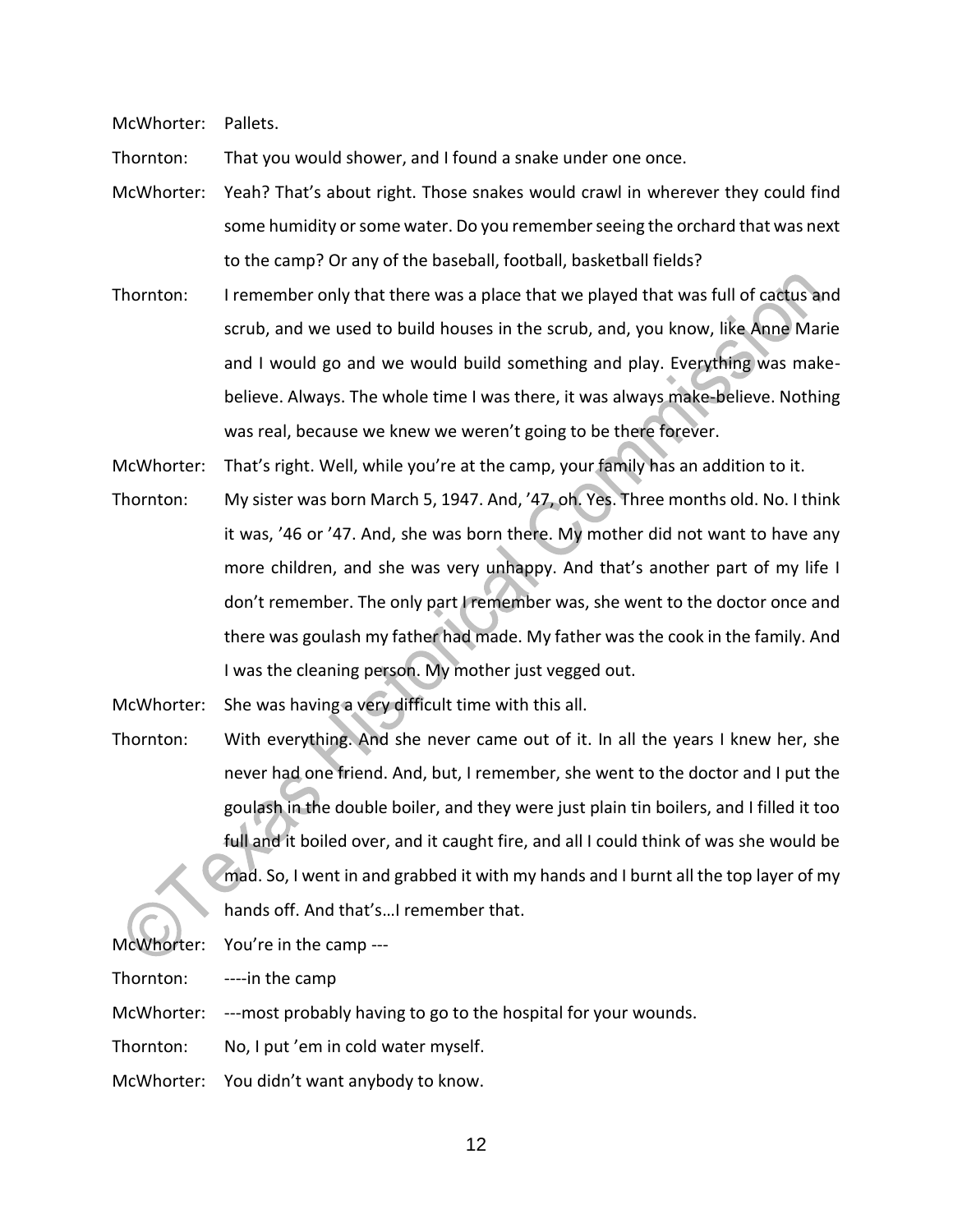Thornton: Well, my mother found out. We didn't go to the hospital for that. My mother was a big believer in "stiff upper lip," and "pull yourself together." So, she, you know, just --- but she loved my sister, once she was born. She adored my sister.

McWhorter: And what is your sister's name?

Thornton: My sister's name is Dilys. It's a Welsh name. D for David, I-L-Y-S. Her middle name's Muriel, M-U-R-I-E-L. And, do you want her married name now?

McWhorter: Sure, why not.

Thornton: Coviello. C for Charlie, O, V for Victor, I-E-L-L-O.

McWhorter: So, your family are living together at the camp as late as 1946, possibly'47…both your father --- who was the teddy bear that everybody loved, your mother --- with the stiff upper lip policy, but also herself dealing with a lot of pain, and then you and a very young Dilys. Is that correct? Dilys?

Thornton: That's correct.

- McWhorter: You mentioned that while you were at the camp, in addition to the pool and education, you had a very strong memory of the camp commander taking you on a trip one day. Mr. O'Rourke? What was that about?
- Thornton: Well, somehow, I used to go to his office a lot, and he was always so kind to me. And one day he said to me, "Would you like to go into town with me? I'm going into town." And I, of course, said yes. And, it's funny, I remember getting in the truck with him. I think it was a truck, and we went to town, and we stopped in front of Popeye's statue. And he told me the whole story, which I don't remember much except that it's the spinach capital of the world. And he bought me a soda.

And that's what I remember of Mr. O'Rourke. He was a gentle, kind person to me. McWhorter: One of the stories that you often hear from former German detainees is that German residents in the camp were often assigned the ice truck duties. They were going to town to get ice. Do you ever remember the ice truck coming into the camp and people, such as you described with the food truck, coming to the back— Thornton: Yes. And I also remember now that my father worked on a road gang, like with prisoners. That was the way they could work. And he went out and I'm not sure,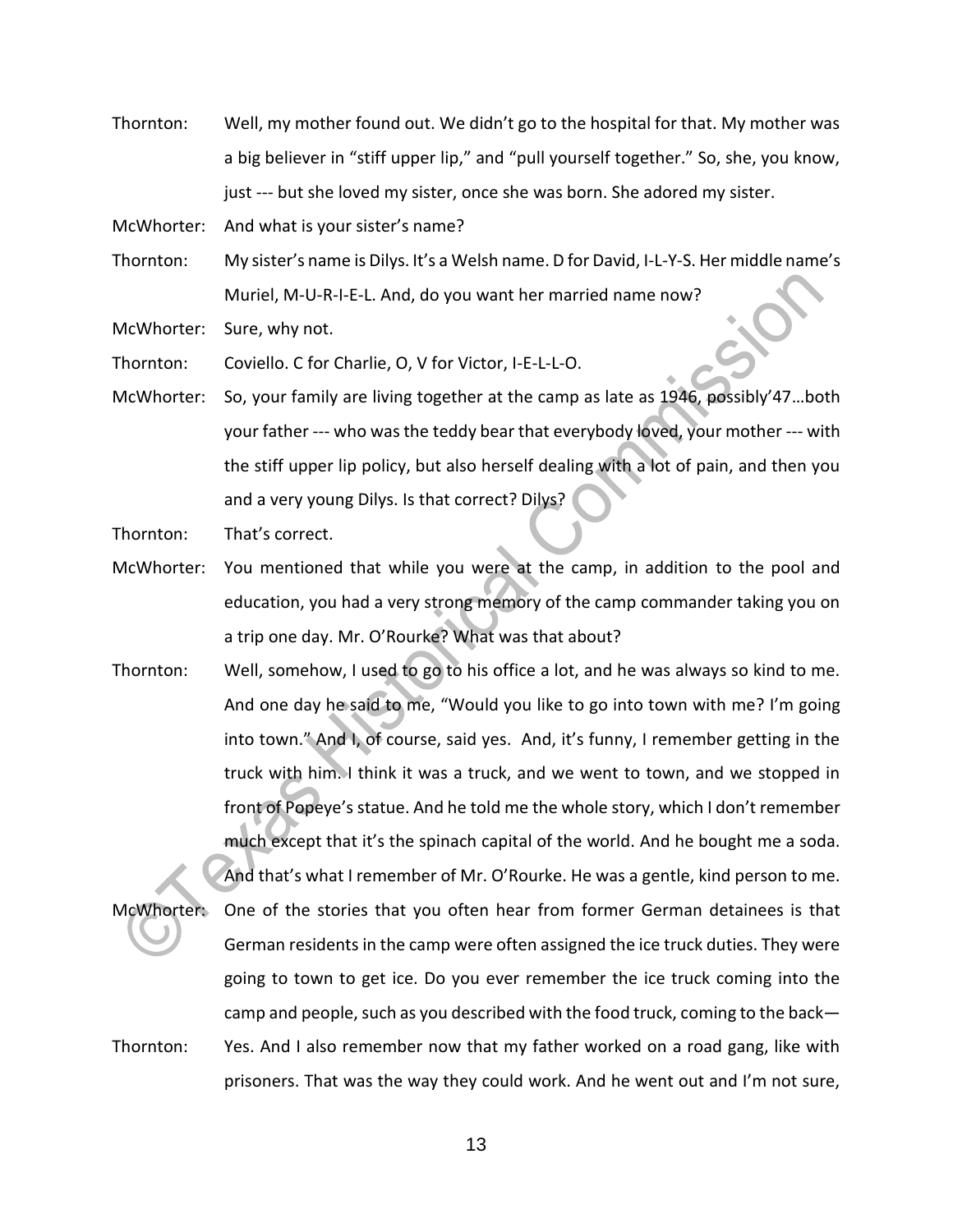because that's when I first heard of Seagoville [Enemy Alien Detention Station]. When the, maybe they even traveled to go and work. He did a lot of work, manual work, outside.

- McWhorter: It's possible. Seagoville closed before Crystal City, so if you were at Crystal City after the war it's possible that he might have had a work detail there. With the camp being set up the way it is, and knowing that you're confined inside of it, you finally came to the day that you were going to leave Crystal City. Was that announced, do you remember, just, "Hey, pack your bags we're going today" or did you know that we're going on to this next place which eventually turned out to be Ellis Island.
- Thornton: What I remember was that we were in the camp waiting to be deported. That was what the purpose was there. I remember the Japanese. I don't remember so much the Germans leaving. But I remember the Japanese. The Japanese in their part of the camp made beautiful gardens. They had lovely gardens and then they were sent to Ellis Island to be deported. They used to take all the belongings that were left and put them in the street and burn them. I have, somewhere, a neckerchief that I pulled out of the fire.

Thornton: Somewhere in my belongings. But that was very sad to see everybody's life go up in flames.

David: Who burned it? The Japanese?

Thornton: The camp. The camp.

David: Or the camp?

Thornton: The camp burned it.

David: So, the Japanese weren't burning their own belongings.

Thornton: They cleaned out……oh no, no, no. And this was after they'd left the camp.

David: So, when they left the camp they were told not ----They couldn't take anything but what they could carry.

Thornton: But that's basically what you had – what you carried with you.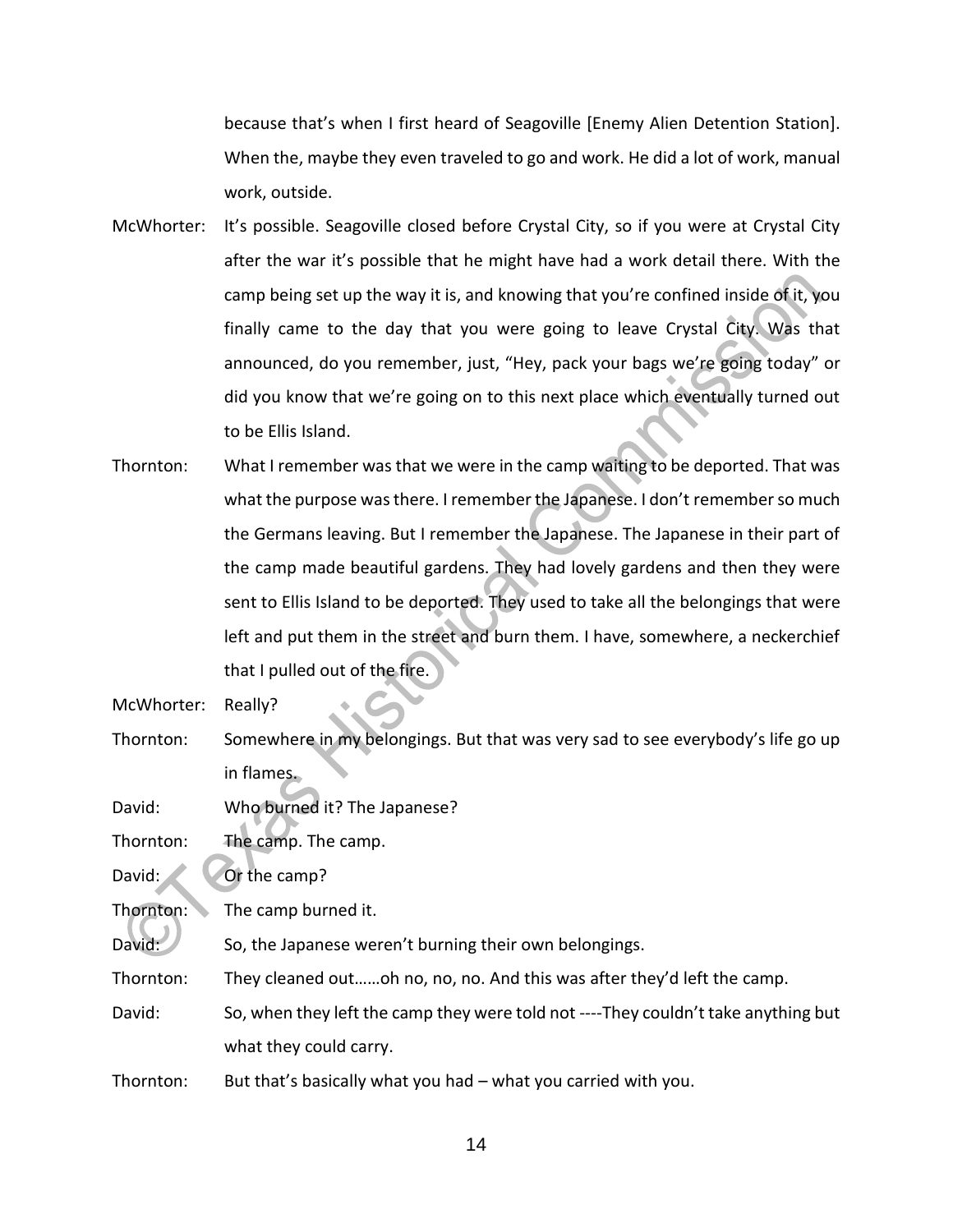David: But during the years they would accumulate ---

Thornton: It was very hard to accumulate because we had our clothes given to us, we had a place to go to get clothes.

McWhorter: Yeah, there was a store inside the camp. And, real quick, for the interview, this is Moonyeen's son.

David: David Thornton.

McWhorter: David Thornton, asking a question.

- Thornton: And, you know, I can remember, my very favorite pair of shoes were wedges. And I remember I was so excited that there was a pair that fit me.
- McWhorter: So, if I understand it correctly, and the way David asked for some clarity --- when they left, they left their belongings out in front of the buildings that they were living in and personnel from the camp later came by and instead of picking it up and throwing it away or picking it up and recycling -----

Thornton: They burned it.

- McWhorter: -----it, they burned it there on the spot. Okay. Well, not living six and a half decades ago, I'm not exactly sure why they did that. It could have been possibility of an order from higher up that, you know, we can't run the risk of there being any sort of contagious disease in their clothing. Or it could be just spite because of how long the war was taking in the Pacific because it went on months after Germany surrendered. You don't know the mindset of the people six and a half decades ago.
- Thornton: And that's when they tried to, you know, then all of a sudden we were in Ellis Island and I don't remember how we got there.

McWhorter: But you know that you were sent there.

Thornton: We were sent there.

McWhorter: You didn't choose to go there.

Thornton: Oh yeah. And then my mother got a hold of her brother who was in England. And he was part of the stock exchange, and he got a hold of the British Consulate here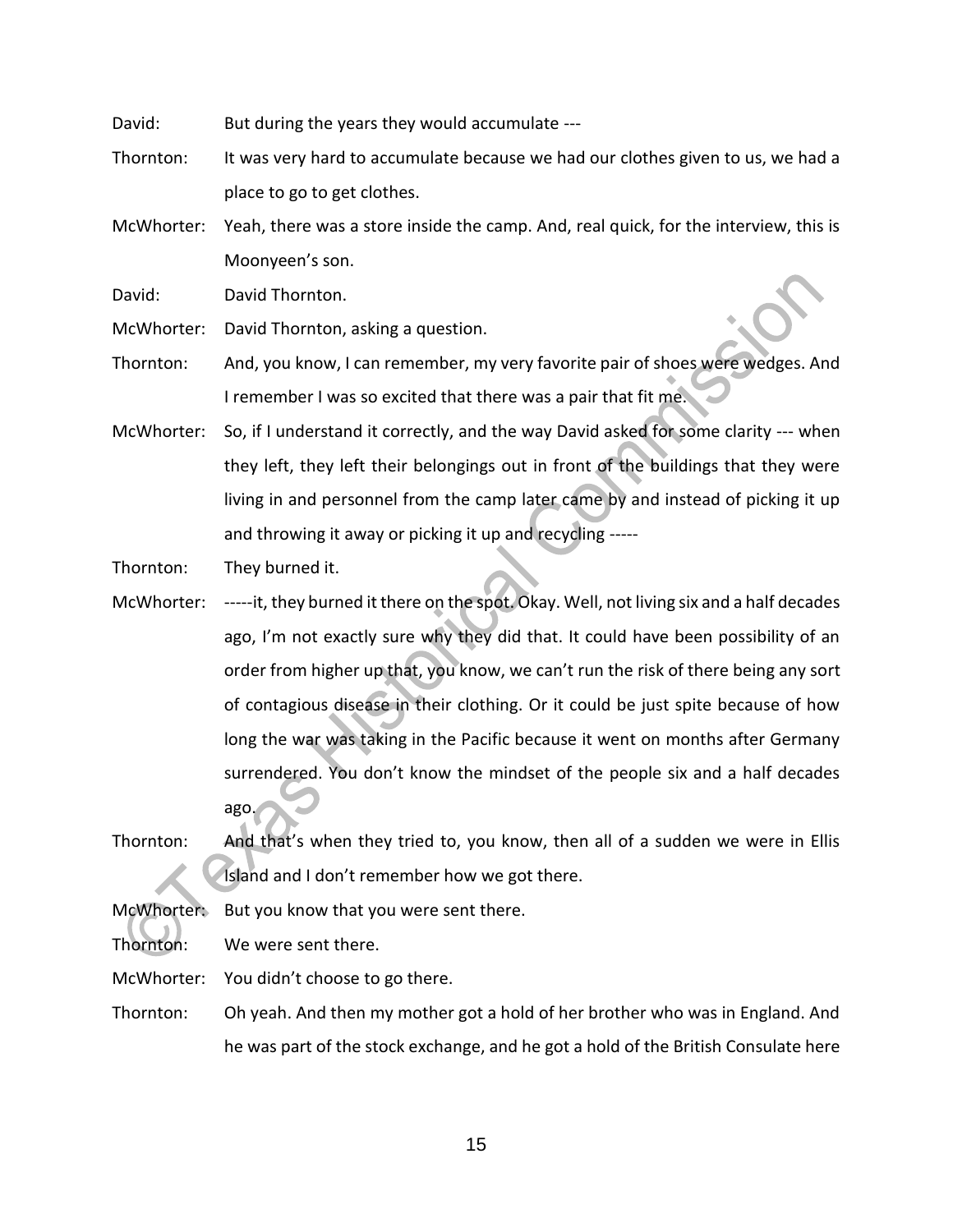in New York and they started working for that whole year. They said you cannot send an American citizen ---

McWhorter: Your sister.

- Thornton: My sister --- two British subjects, my mother and I, and a German. You can send the German, but what are you going to do – separate the family? And they wrote an article in one of the newspapers and I think my sister has it. You know, fournation family to be separated.
- David: The process at the time was that you had to go back to your country of birth, not your nationality, your country of birth. That was the deciding factor. So, that would have sent Eric Neugebauer back to Germany. It would have sent…

Thornton: no, no – oh, Eric, my father....

David: my grandfather. That would have sent my grandmother back to China, my mother back to the U.K., and my aunt would have been able to stay as an infant.

Thornton: See, now I didn't know that.

McWhorter: And then once you're over there, you'd have to find a sponsor to get you back.

Thornton: See, I didn't know that.

- McWhorter: So, it sounds like that letter writing campaign may have worked to prevent your family from being sent to post-war Germany.
- Thornton: Yes. And then when my father came out of Ellis Island and we got a basement apartment through somebody, and then he got a job with a company called Toepfer whom he'd known through Crystal City. T-O-E-P for Peter, -F for Frank, - E-R. They dealt in nuts, bolts, and screws. Up on 86<sup>th</sup> Street.

McWhorter: In New York City?

Thornton: In New York City which was German Town, a lot of Germans. And he worked there 'til he died. And, you know, he went from living in a basement apartment…we got an apartment in Brooklyn where he was the manager of the whole apartment house and fixed things --- the janitor. And we got our apartment free, and then we moved to another garden apartment in Bayside Queens, and then he was able to buy a house in Laurelton, Long Island.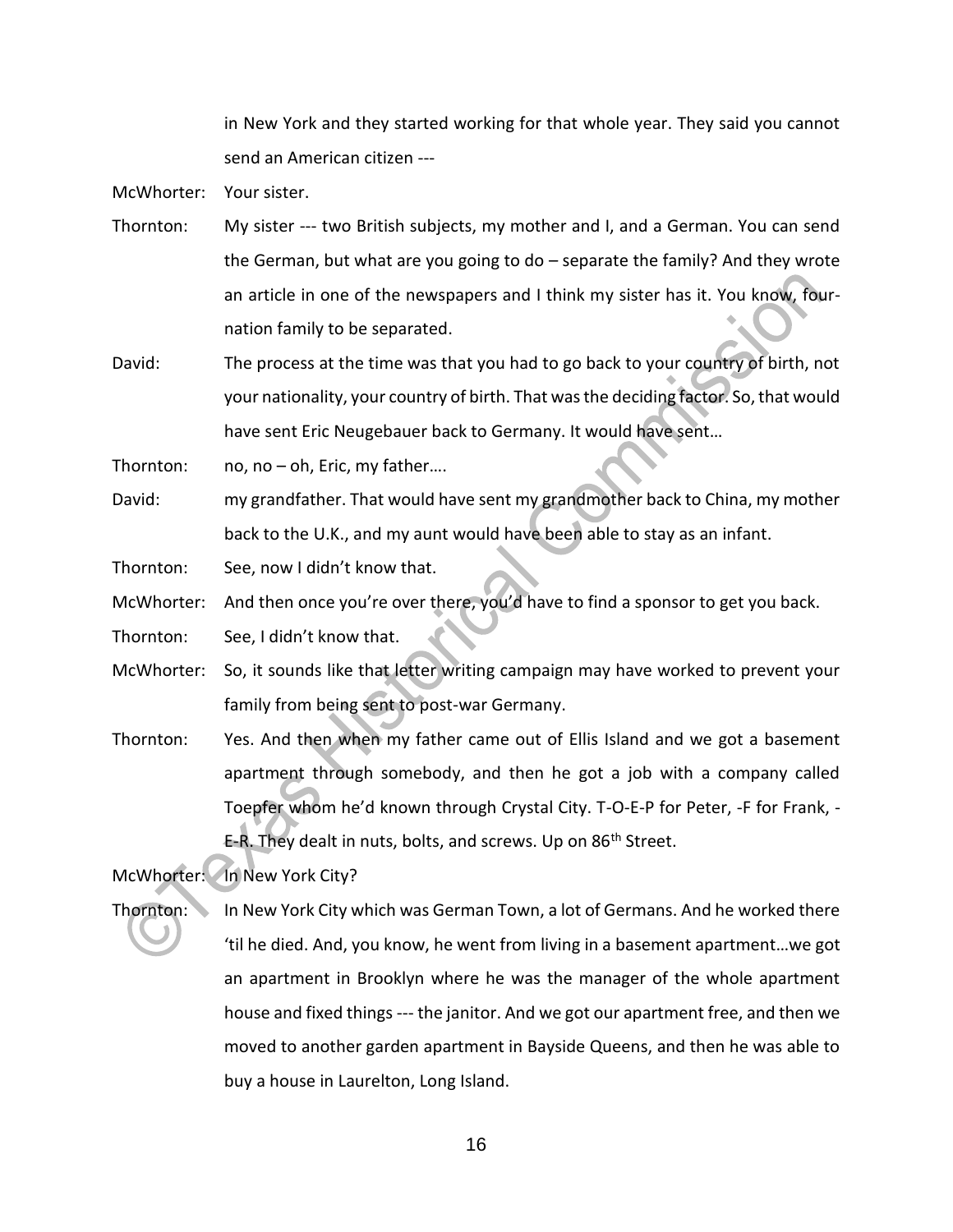McWhorter: Kept working his way back up.

Thornton: Yep.

McWhorter: And, was your mother still around at this time?

Thornton: My mother was still around and all I ever remember is her sitting in a chair watching TV day in and day out.

McWhorter: The whole experience really took a toll on her.

Thornton: I never remember her cooking. My father cooked. I cleaned and did the laundry and the ironing.

McWhorter: And did you and your sister grow up in Long Island?

Thornton: Yes.

- McWhorter: How did you eventually come back to Texas?
- Thornton: Well, my sister went to Albany State and became a teacher. My father, I broke his heart because I didn't go to college. But I had been to eleven schools at that time. And I just couldn't see another four years of college. So I went to work for an insurance company and then I went to work for American Airlines. And I worked, I started out as a ticket agent, and then customer service, and then I opened up the Admiral's Club at Kennedy. And that's where I met my ex-husband.

McWhorter: And you went on to have two sons? Matthew and David?

Thornton: I have three sons.

McWhorter: Three sons.

Thornton: Eric, my oldest,

McWhorter: Named for your----

Thornton:  $\sqrt{-1}$  named for my father.

McWhorter: Excellent. Well, I have two questions I do want to ask. One is, we talked about this briefly before the interview, which was Italians in the camp. My understanding is the following: and, please feel free to shoot that right out of the air because I don't even know.

Thornton: Right.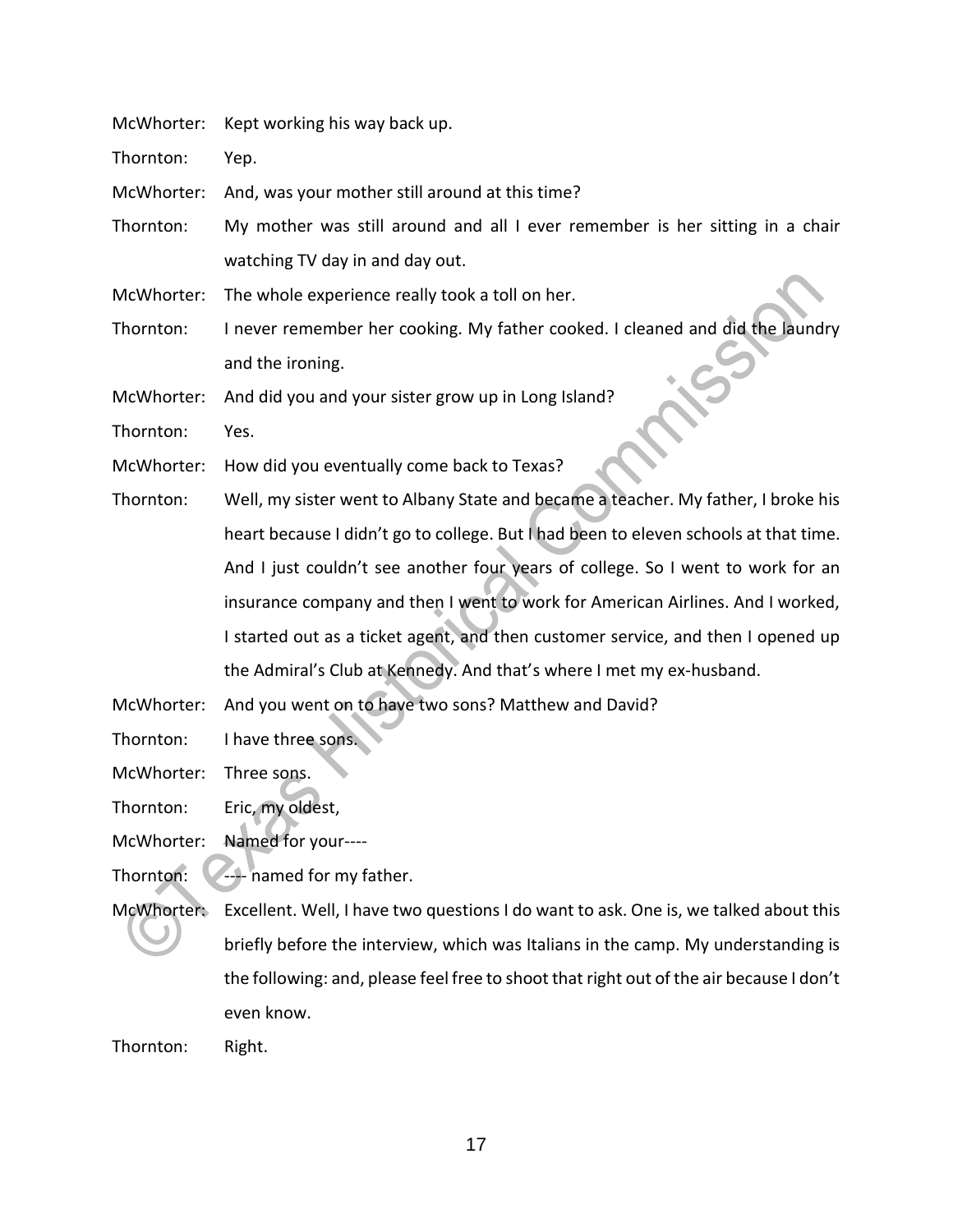McWhorter: With Crystal City's camp opening in December of 1942, and Italy being knocked out of the war by the middle of the next year – 1943, Italians at Crystal City wouldn't have been there in great numbers. But how long would they have been there. My question got a new wrinkle to it about two weeks ago when I went back down to Crystal City for a meeting and I was looking at the birth certificates. I can probably find your sister's down there next time I go.

Thornton: Yes!

McWhorter: And I found Italians being born there as late as 1946. So, it's my understanding that there may have been Italian families still at Crystal City as long as you and your family were there – if your sister was born in '46. Do you remember seeing Italian families?

Thornton: I don't ever remember knowing an Italian.

McWhorter: Okay.

- Thornton: …or meeting an Italian, ever. Just Japanese. And even that was iffy. I mean, they kept us separated.
- McWhorter: Yeah, while there was free access across the camp because the German side, Japanese side, and the pool's here – you've got to go through it.

Thornton: Right.

McWhorter: There was kind of a division.

- Thornton: That's why I remember the gardens because I must have had to walk through them. But somewhere in here [points to map] was scrub land. I wonder if I considered this part of it-----
- McWhorter: It's possible. It's possible. And if not that, maybe near the football and baseball fields.

Thornton: ----where I played.

- McWhorter: Well, I always end up each interview by saying, "Is there anything we didn't talk about today that you wanted to discuss?"
- Thornton: Not….I told…..I have remembered so much more. My mind opened up a little bit since I talked to you the first time. And, I've tried really hard to remember as much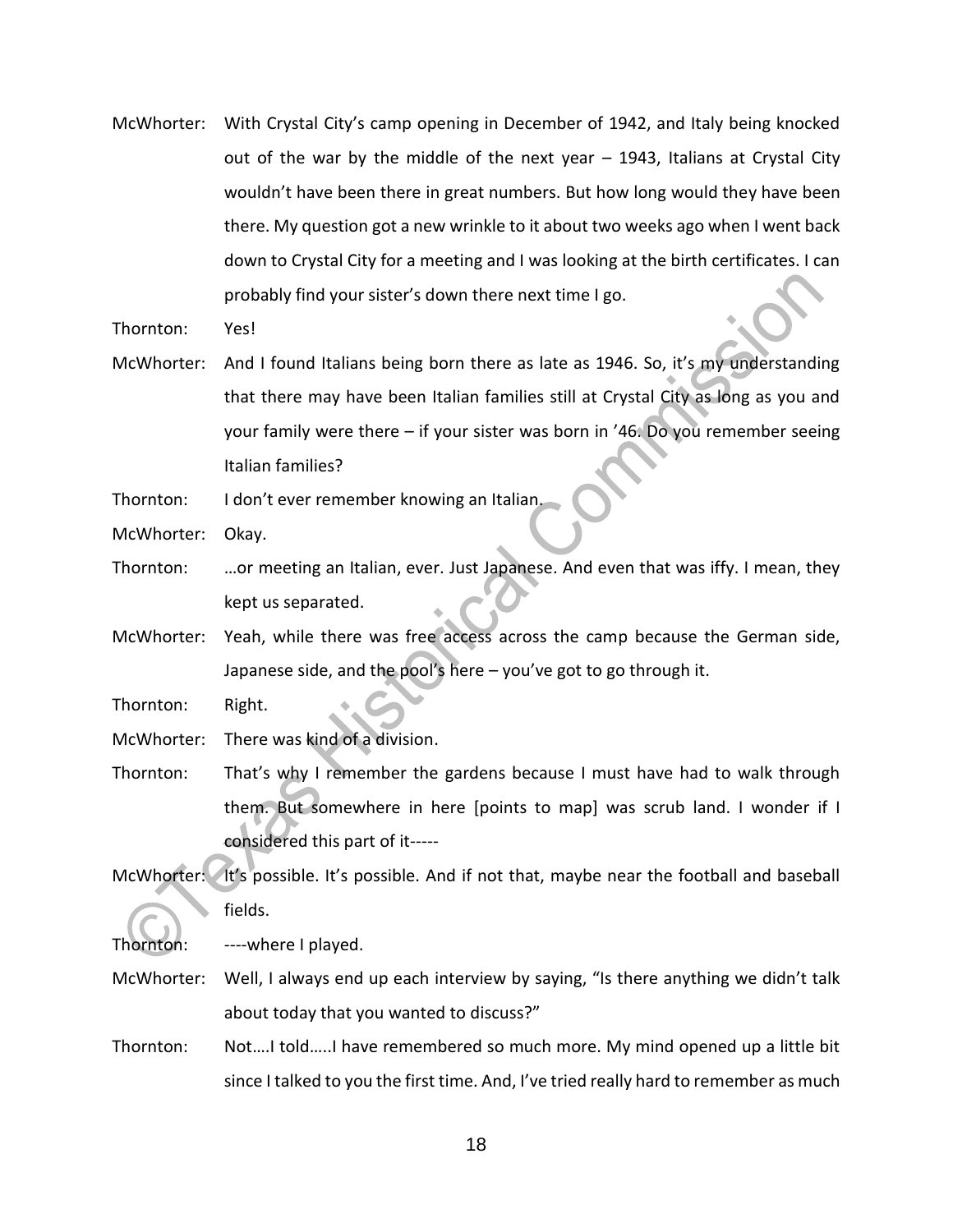as I could. It just --- it's still very painful because it obviously screwed up my life….emotionally, you know. It did a lot of ours.

McWhorter: Well, the whole process, whether it was American German, Japanese, and Italians or Latin American German and Japanese and Italians, for the benefit of catching the 8 or 12% that really were Fifth Columnists, that really might have been saboteurs, that really did have a favorable opinion of Germany or Japan winning the war, you still have that 80% plus that were loyal, or in your family's case, loyal to the English nation and just trying to make business for themselves in Venezuela --- swept up into this whole mix. It's a part of the World War II story that is very undertold. The Nicaraguan, the Venezuelan, the other ten Latin American countries involved with this in the United States, it's a part of the story that needs to be told – in my opinion – just as much as we need to stress the Battle of Iwo Jima or the D-Day landings in Normandy. Because, if you don't tell a complete story of the World War II experience, you're really not learning from it. So, I really appreciate your time talking with me today and sharing, not only your family's history, and these historic photos, but also having your son with us today. Before we end, was there anything you wanted us to talk about.

David: I have just one other question. Did you speak Spanish or German in the camp? Thornton: German

David: No English at all?

Thornton: I spoke English at home.

David: You knew English at this time

Thornton: Oh, oh yeah. My mother always made sure I knew English because she spoke to me in English only. But then, when I was in Venezuela and Costa Rica, the nanny only talked to me. But I went to a German school. So I learned German there.

McWhorter: What we learned with the schools is that there was definitely English being spoken from all groups because they were interacting with the administrators.

Thornton: We were learning…..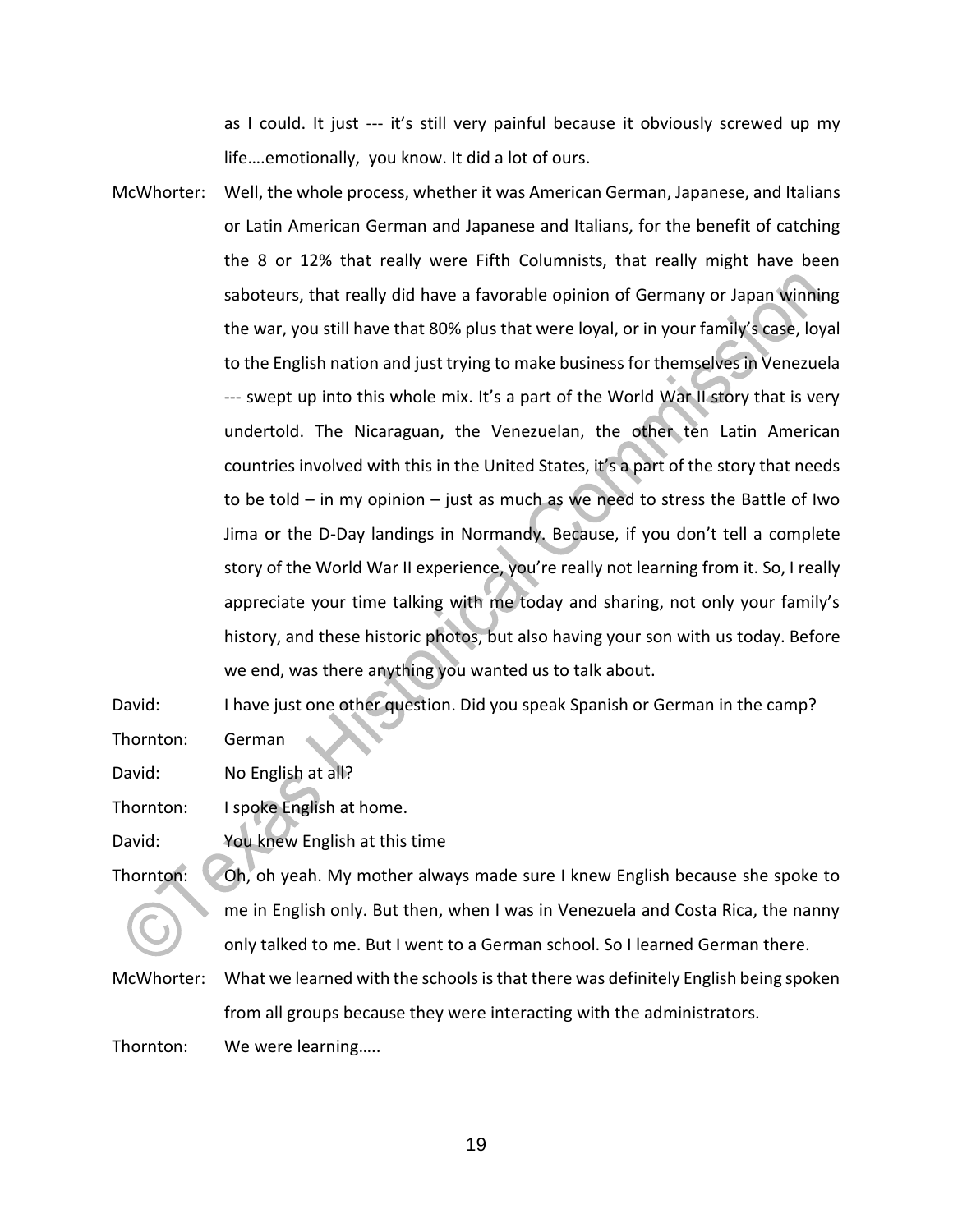- McWhorter: Your trip with Mr. O'Rourke -- but, as a way of making this as comfortable as possible for the detainees, the offering of Federal High School for both Japanese and Germans, the elementary schools gave the nationality of their homeland – whether it be German, Italian, or Japanese – the chance to continue that education.
- Thornton: Well, see, my mother and father would not speak anything but English. Well, my mother – and then my father had to.
- McWhorter: There were three camp newspapers one in German, one in Japanese, and one in Spanish. So, there were three different camp newspapers circling around because you have this influx – like I mentioned – you have American Germans from New York City, you have people from Venezuela and Costa Rica that may be Japanese or German descent, English descent. You have people from the West Coast. My last oral history interview was with a gentleman from San Francisco whose parents were here with his little brother. So they came from all over the place. So inside the camp a bunch of languages --- and even over here --- somewhere around here, I haven't pinpointed it  $-$  by the football fields, there was a small section where Indonesian sailors, on board a Dutch ship that came into New York City during the war were held there during the war for a short time. Not really interacting with the Germans or the Italians so much because – what's the situation in 1943? Well, Japan has conquered Indonesia and it hasn't been liberated yet. Germany has conquered Holland. It's occupied. Where are these sailors going to go? So, they brought them down here to Crystal City for a while. So, there are Indonesian sailors of Muslim faith in Crystal City for a while. So, it's an international story  $$ which makes this camp quite significant. Well, I thank you for your time today. I thank you for offering to do the interview in your beautiful home. I really appreciate it.

Thornton: You're very welcome.

McWhorter: And, although I'm very sorry for this experience for your family, I am happy that you were willing to talk to me about it.